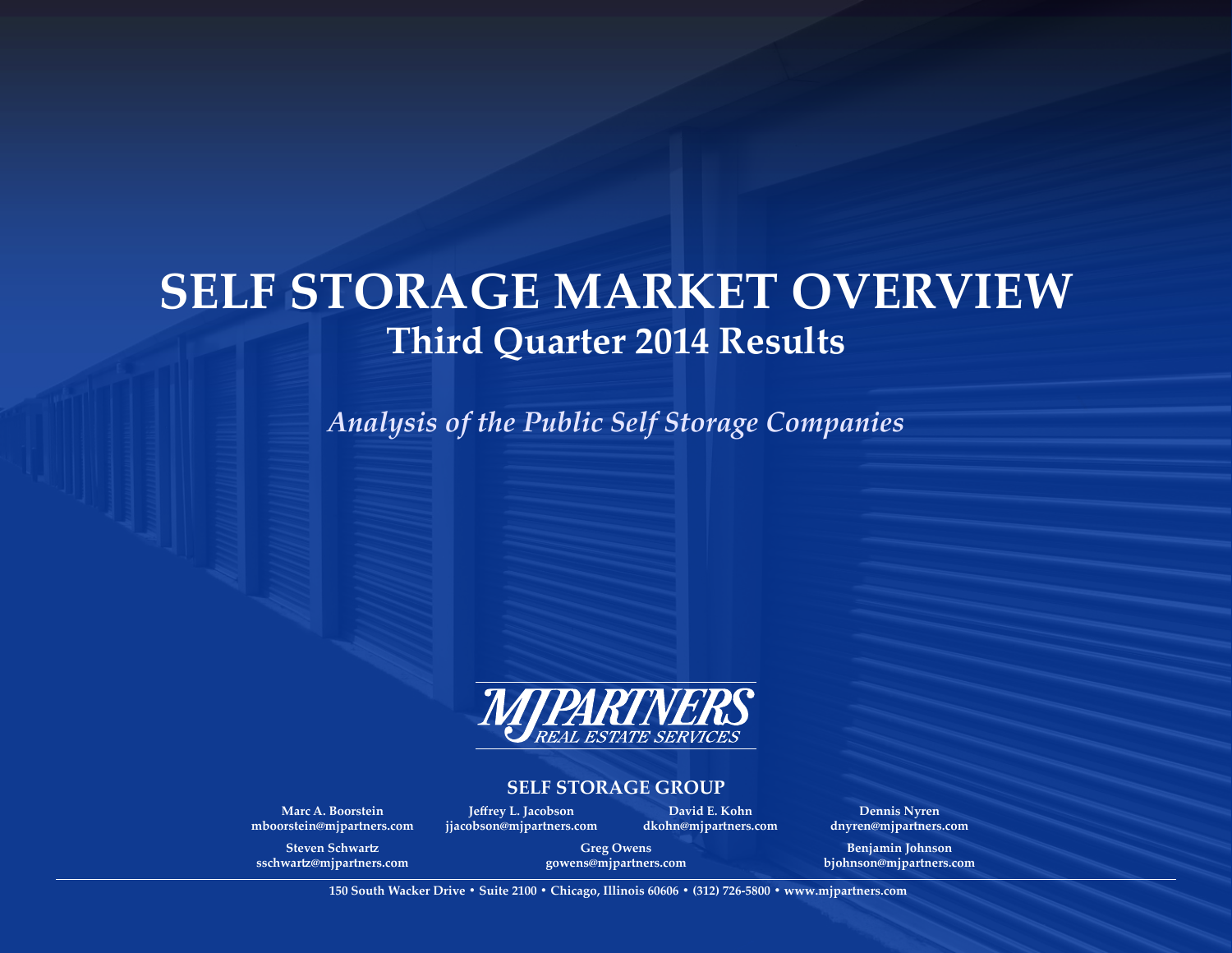# **Overview**

• Common share prices for all four U.S. public self storage companies recently reached all-time record highs:

| <b>Public Storage (PSA)</b>      | \$206.16/share |
|----------------------------------|----------------|
| <b>Extra Space Storage (EXR)</b> | \$67.45/share  |
| <b>CubeSmart (CUBE)</b>          | \$25.78/share  |
| Sovran (SSS)                     | \$96.21/share  |

- Revenues increased from 5.5% to 7.7%, Net Operating Income increases from 7.3% to 10.8%.
- • New development, led by Public Storage's \$342 million pipeline, and property acquisitions at certificate-of-occupancy ramping up.

# **Competitive Acquisition Market**

- Heightened competition for properties amongst the public companies and private operators with institutional capital. Going-in cap rates trending downward for portfolios and single assets.
- • Improved management platforms instilling confidence in their abilities to drive traffic and revenue through internet marketing and revenue management initiatives, encouraging aggressive new property acquisitions.

**Implied Cap Rates** based on common share prices:

| <b>Public Storage (PSA)</b>      | $3.7\%$ |
|----------------------------------|---------|
| <b>Extra Space Storage (EXR)</b> | $4.0\%$ |
| <b>CubeSmart (CUBE)</b>          | $4.6\%$ |
| Sovran Self Storage (SSS)        | $6.1\%$ |
| - BMO Capital Markets            |         |

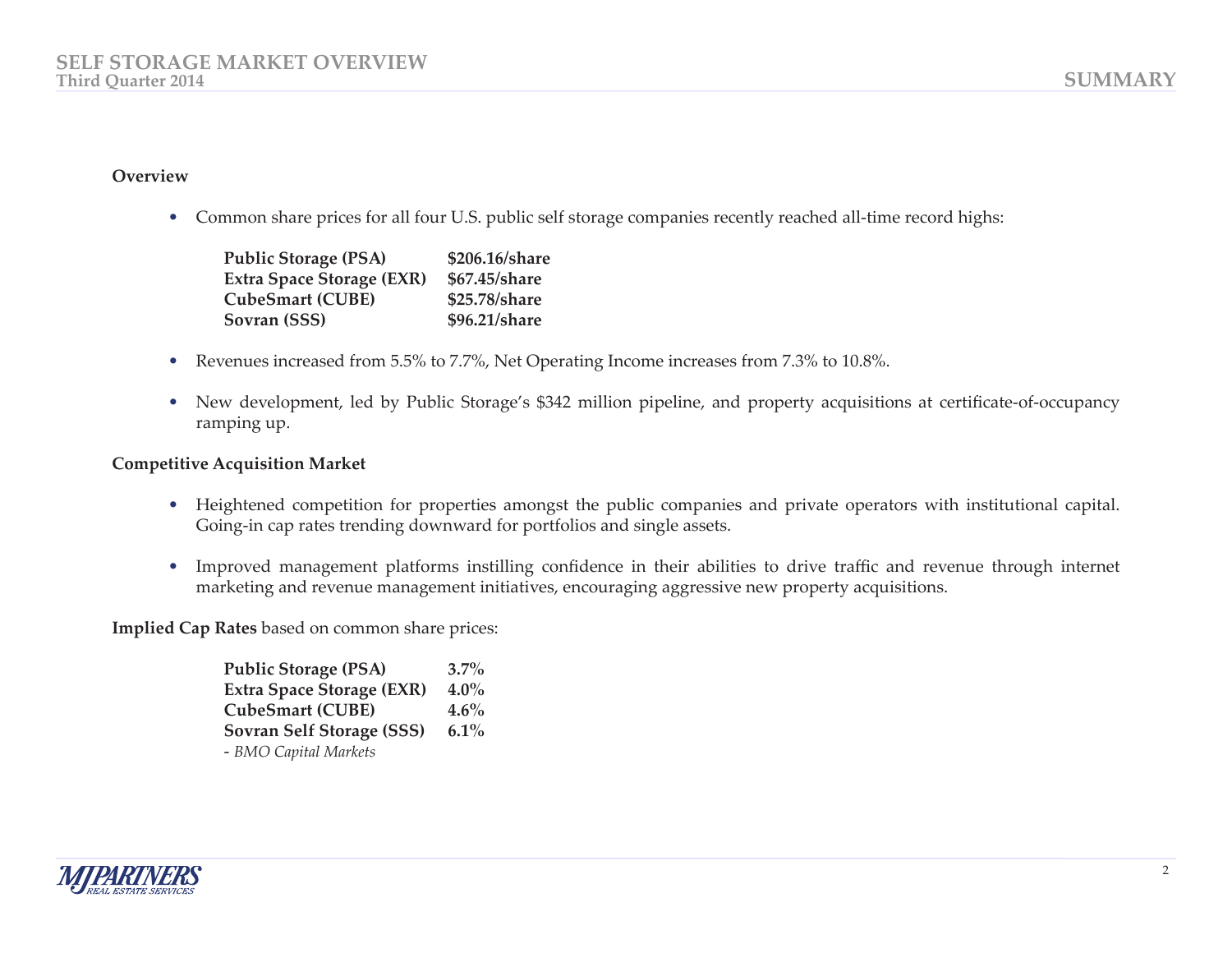# **New Development Pales in Comparison to Historic Levels**

- The high water mark for new facilities opened in the U.S. peaked at 3,665 in 2005 followed by 3,297 in 2004, according to the Self Storage Association.
- Only 24 new facility starts in the third quarter nationwide with 88 in various planning stages, according to F.W. Dodge. Anecdotal evidence of additional development under consideration in major metro markets.

### **Total Shareholder Returns**

- Total returns for all three self storage REITs with a 10-year track record (Public Storage, Extra Space, and Sovran) rank in the top 15 of the 106 publicly traded REITs with a 10-year benchmark.
- Extra Space celebrated its 10-year anniversary as a public company on August 12, 2014 and its 10-year total return to shareholders of nearly 600% is second highest of any REIT on the New York Stock Exchange.
- Private self storage companies considering joining the ranks of publicly traded companies through new Initial Public Offerings as early as 2015, subject to capital market conditions. Private operators expanding through company consolidations and property acquisitions. Growth fueled by new private equity investment and lines of credit. Operating Partnership Units (OP Units) offered in exchange for contribution of interests in properties.

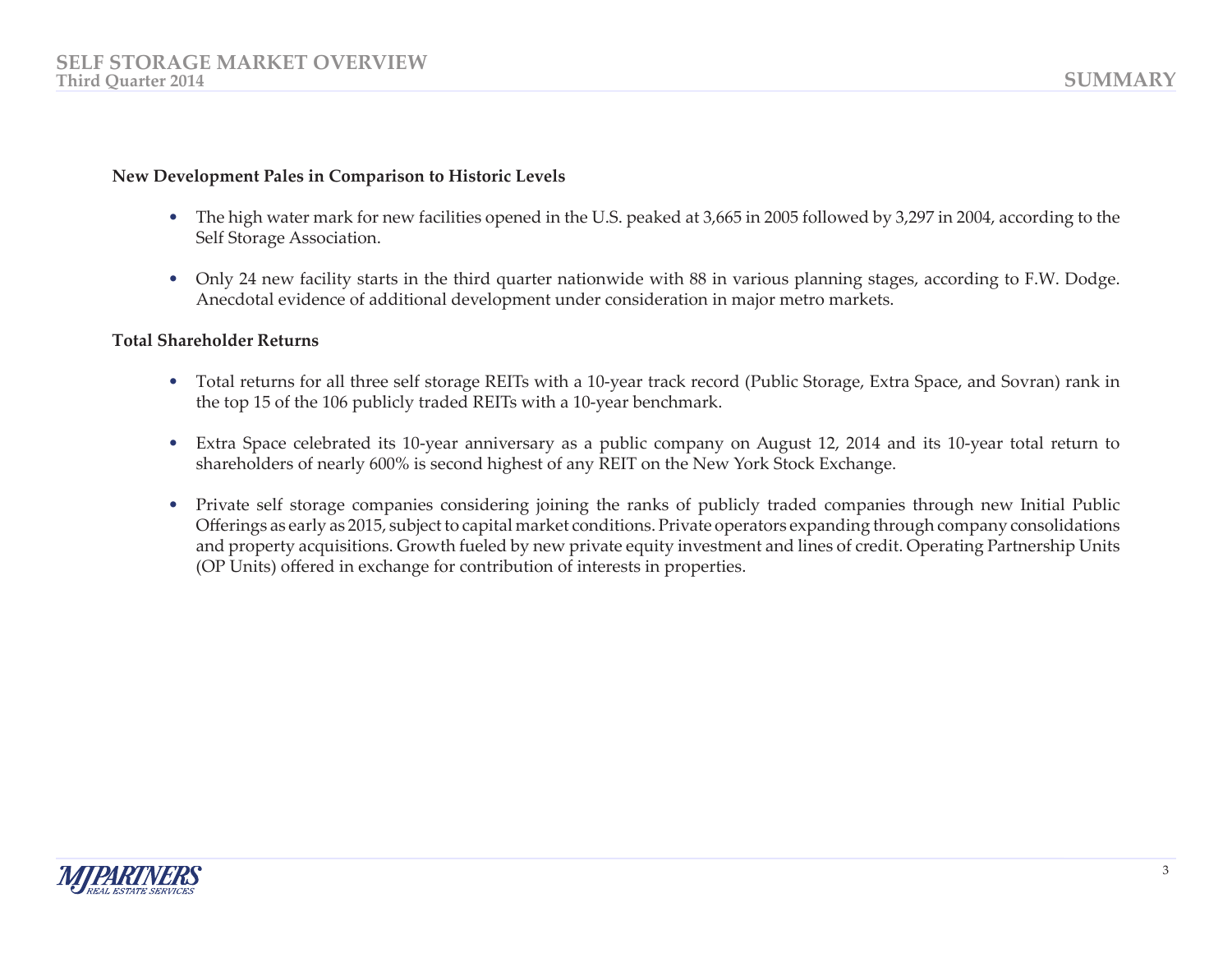# **Google - Friend or Foe?**

- Google's share of U.S. search market holding steady at about 67% for past four years. - *comScore*
- Google controls one-third of the global digital ad market and more than 40% of the U.S. market. - *eMarketer, Inc.*
- Buyer searching for products in the rapidly-changing world of mobile computing complete purchases about one-third as often as those on PCs.

- *Scott Wingo, CEO, ChannelAdvisor Corp.*

- • Google's revenue from search ads on PCs fell last year for the first time. - *eMarketer, Inc.*
- • Google would be a threat to pricing power if it formed a self storage aggregator, but that threat may be a long way off. If it materializes, likely impact Public Storage less than other operators without similar organic household brand-name.

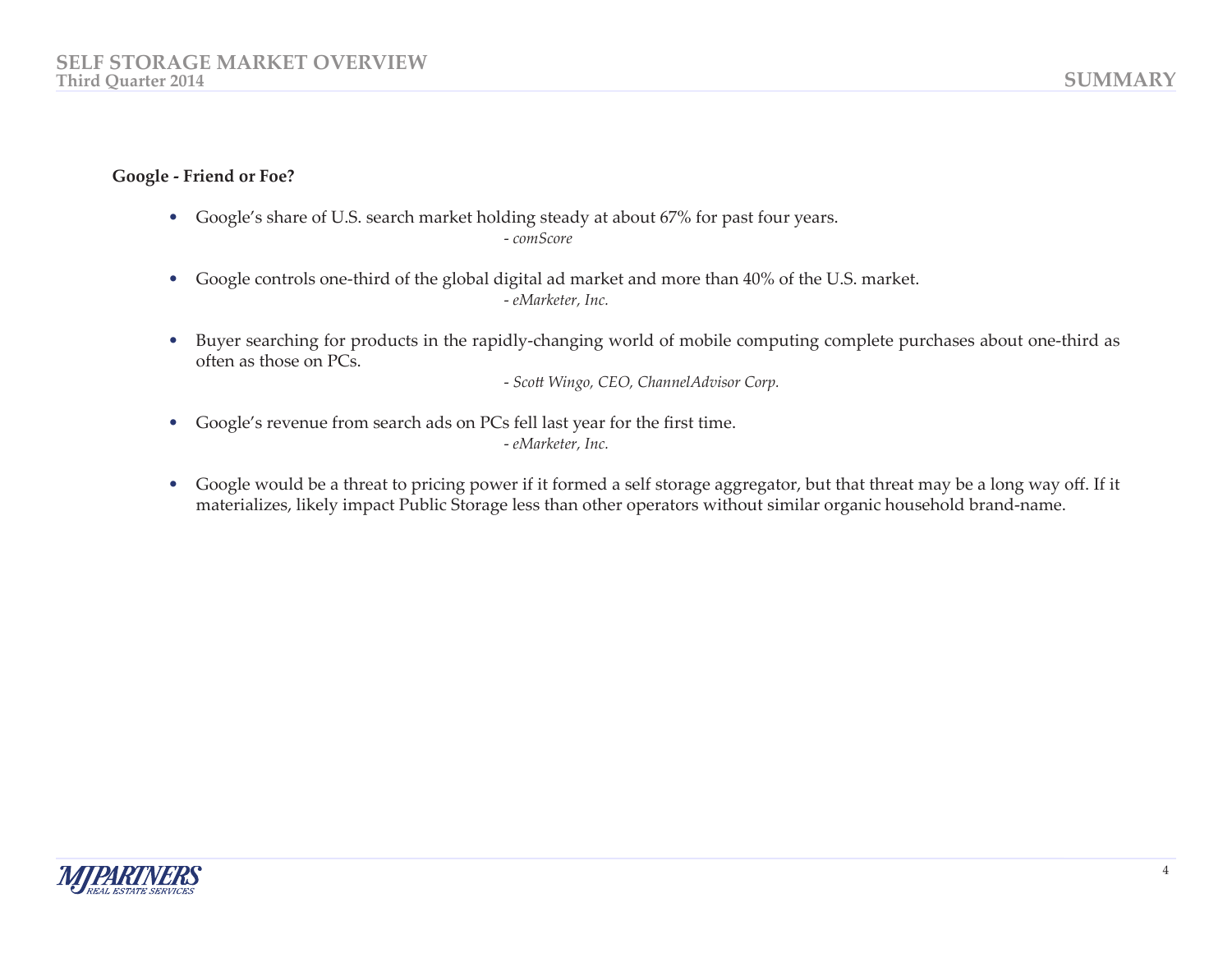# **Macroeconomic Trends Impacting Self Storage**

• A decade ago, buildings with more than five units represented less than 20% of housing starts. September, the figure was 36%, showing increasing demand for apartments and other multifamily dwellings. Baby boomers and millennial's look to higher-density housing.

- *Joel Naroff, President, Naroff Economic Advisors*

- • U.S. housing construction starts of properties with five or more units, mainly apartment buildings, have increased 22.7% this year compared with first three quarters last year. Smaller average size of multifamily starts versus single-family. - *Morgan Stanley economist, Ted Wieseman*
- Existing home sales rose by 2.4% in September, to highest annual pace of the year, according to the National Association of Realtors. Annual rate of 5.17 million homes, 1.7% less than last year. - *U.S. Commerce Department*
- Sales of new U.S. single-family homes rose to a six-year high in September to seasonally adjusted 467,000 homes. - *U.S. Commerce Department*
- Single-family starts remain down 9% from the post-recession peak established in November, 2013. The underlying pace of housing starts continues to grind higher. Housing starts rose 6.3% in September from a month earlier, to a seasonally adjusted annual rate of 1.017 million units.

- *U.S. Commerce Department*

- The labor market has added more than 222,000 jobs on average each month this year and unemployment rate fell to 5.8%, the lowest since 2008. Economy added more than 200,000 jobs for nine straight months.
- Number of people applying for unemployment benefits dropped to the lowest level in 14 years, to a seasonally-adjusted 264,000.

- *U.S. Labor Department*

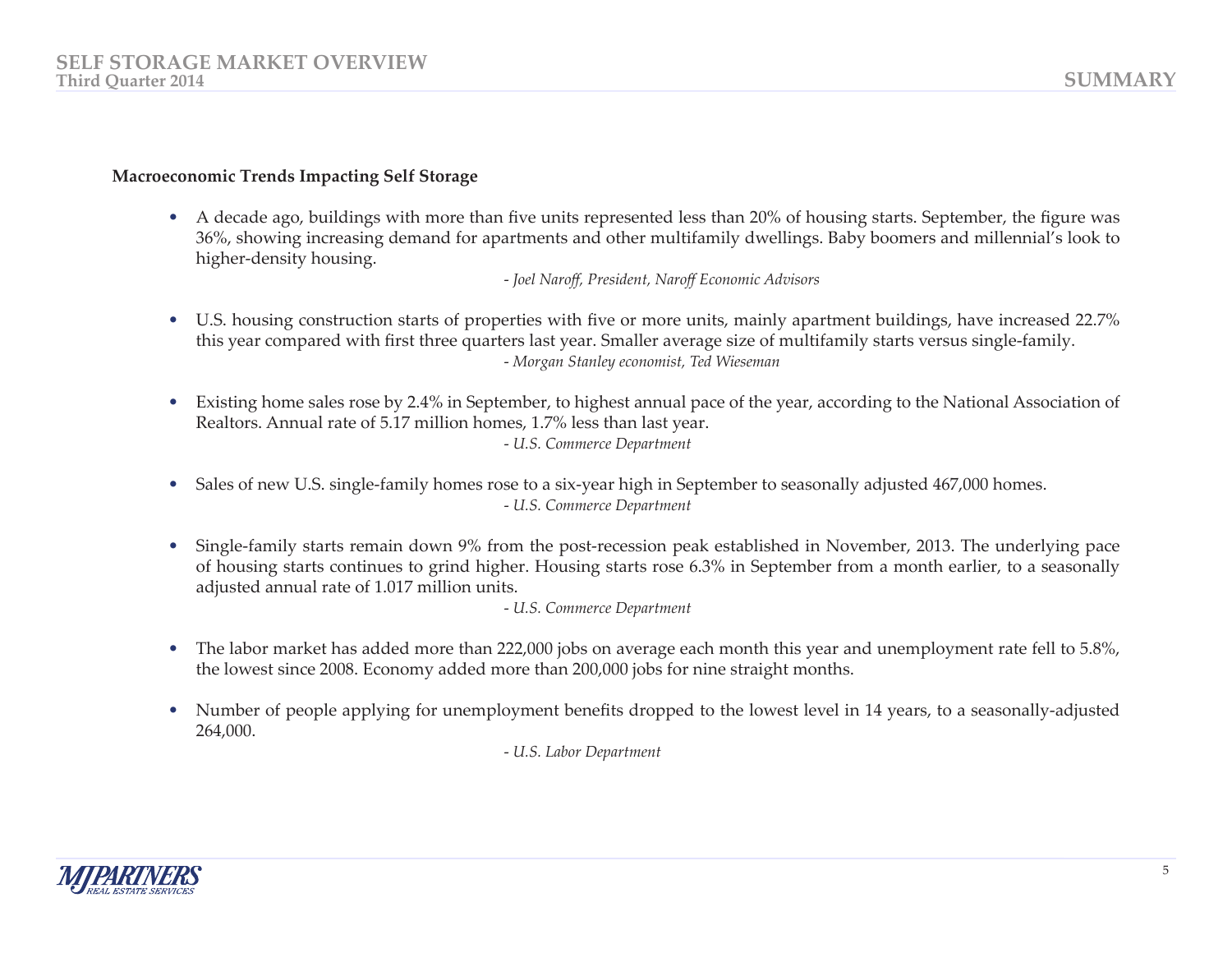# **Lenders Ease Mortgage Lending Requirements**

- Fannie Mae and Freddie Mac guarantee 90% of all mortgages, and 60% of all mortgages originated in the private market. - *Federal Housing Finance Agency director, Mel Watt*
- Fannie Mae and Freddie Mac are planning to guarantee some home loans with down payments as low as 3%, down from 5%.
- Federal agencies approved a loosened set of mortgage-lending rules, removing requirement for a 20% down payment for higher-quality loans, known as "qualified residential mortgages."

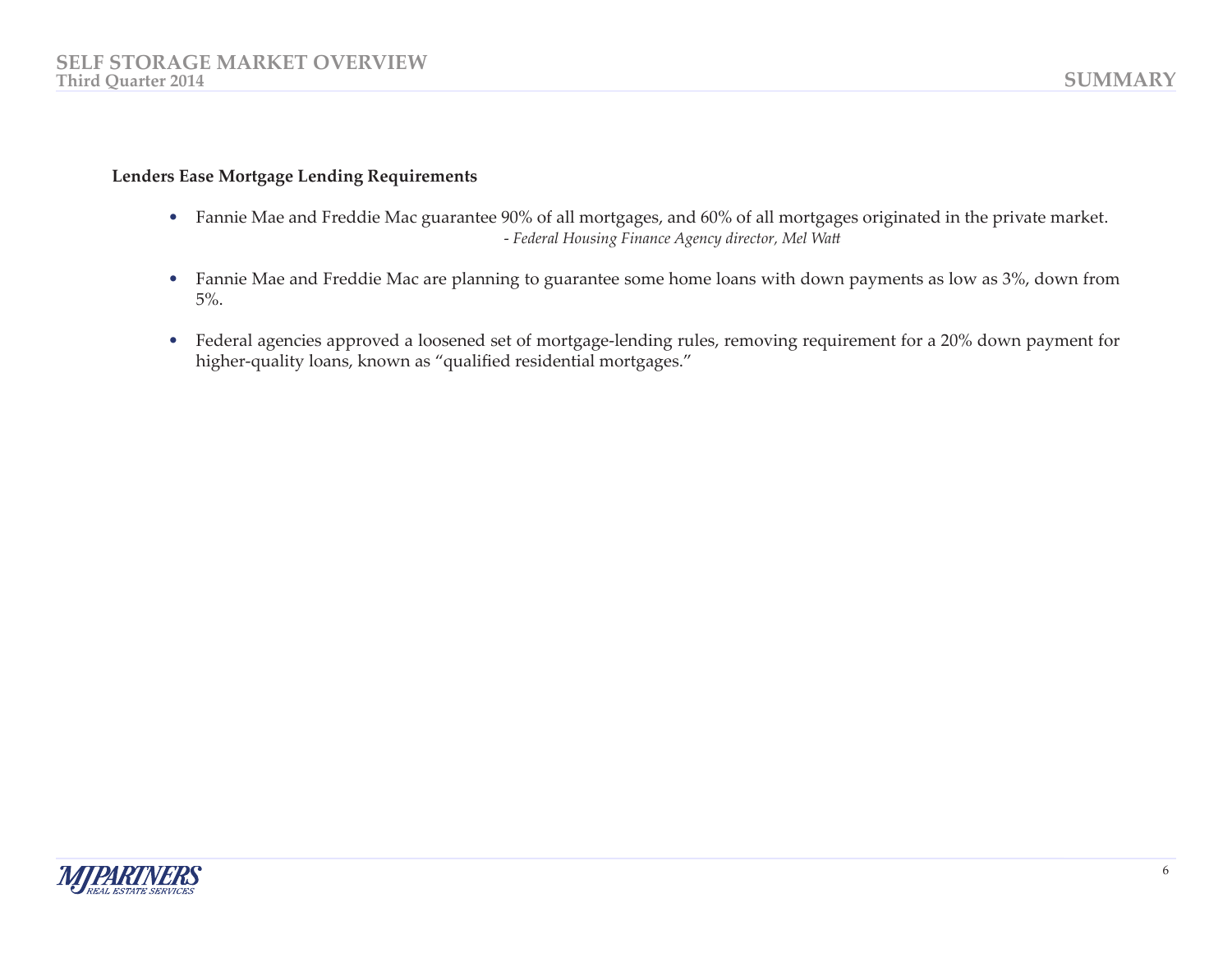|                                                                                      | <b>PUBLIC STORAGE</b>    | <b>EXTRA SPACE</b> | <b>CUBESMART</b>  | <b>SOVRAN</b>         |
|--------------------------------------------------------------------------------------|--------------------------|--------------------|-------------------|-----------------------|
| <b>Number of Properties:</b><br>(approximate)                                        | 2,234 U.S.<br>188 Europe | 1,083              | 562               | 506                   |
| <b>Third-Party Management:</b><br>Joint Venture Management:<br><b>Total Managed:</b> | 42                       | 271<br>272<br>543  | 172               | 23<br>$\frac{55}{79}$ |
| Revenue:                                                                             | $+5.5\%$                 | $+7.2\%$           | $+7.7\%$          | $+7.0\%$              |
| <b>Net Operating Income:</b>                                                         | $+7.3\%$                 | $+9.3\%$           | $+10.8\%$         | $+9.2\%$              |
| Occupancy:<br>vs. previous year:                                                     | 94.7%<br>$94.4\%$        | 91.7%<br>90.7%     | 92.3%<br>$90.5\%$ | 91.3%<br>89.9%        |
| <b>Rent Per Occupied Square Foot:</b>                                                | \$15.25                  | \$14.92            | \$14.05           | \$11.71               |

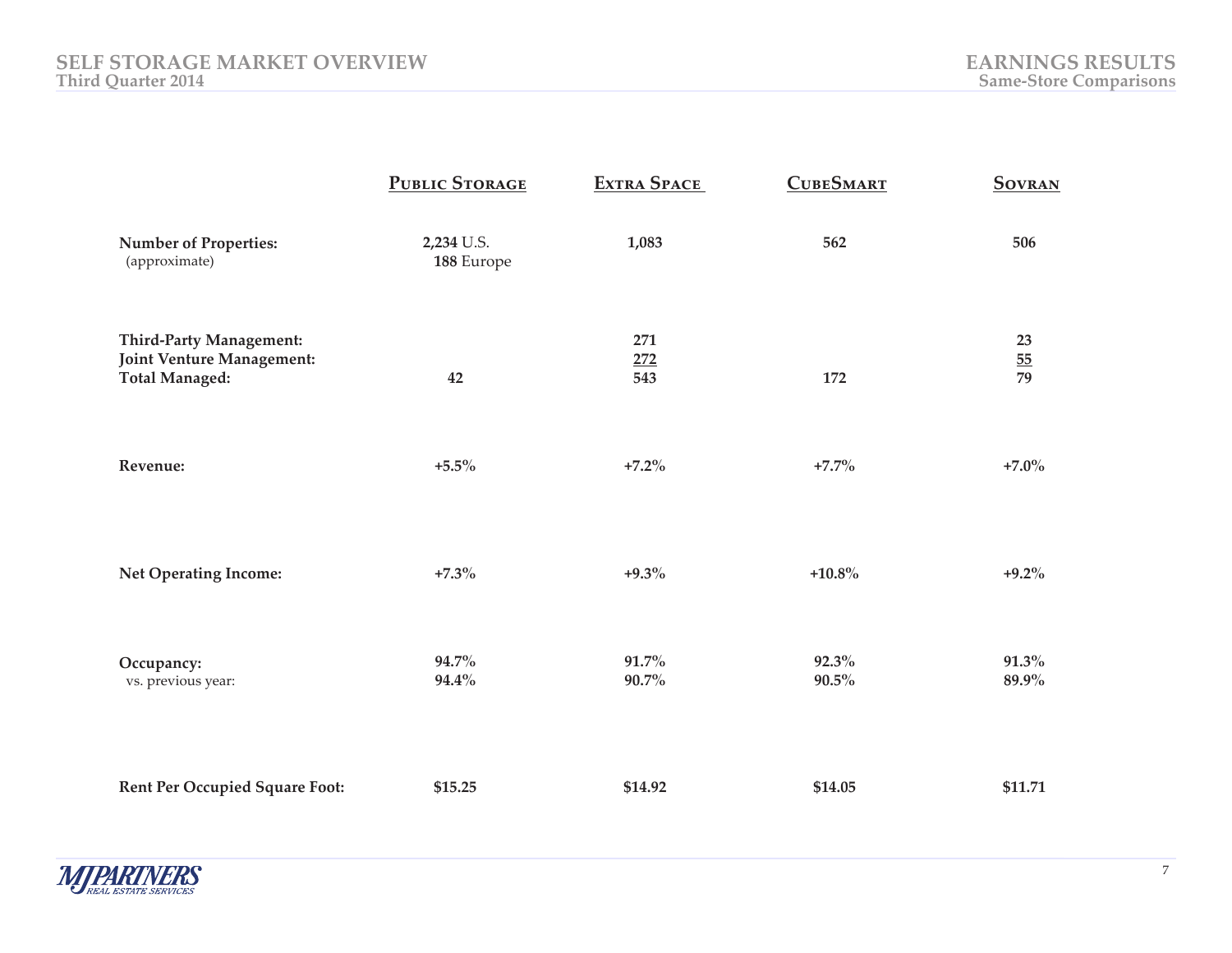



### **EXTRA SPACE STORAGE**



# **CUBESMART SOVRAN**



M

**PARTINERS** 



8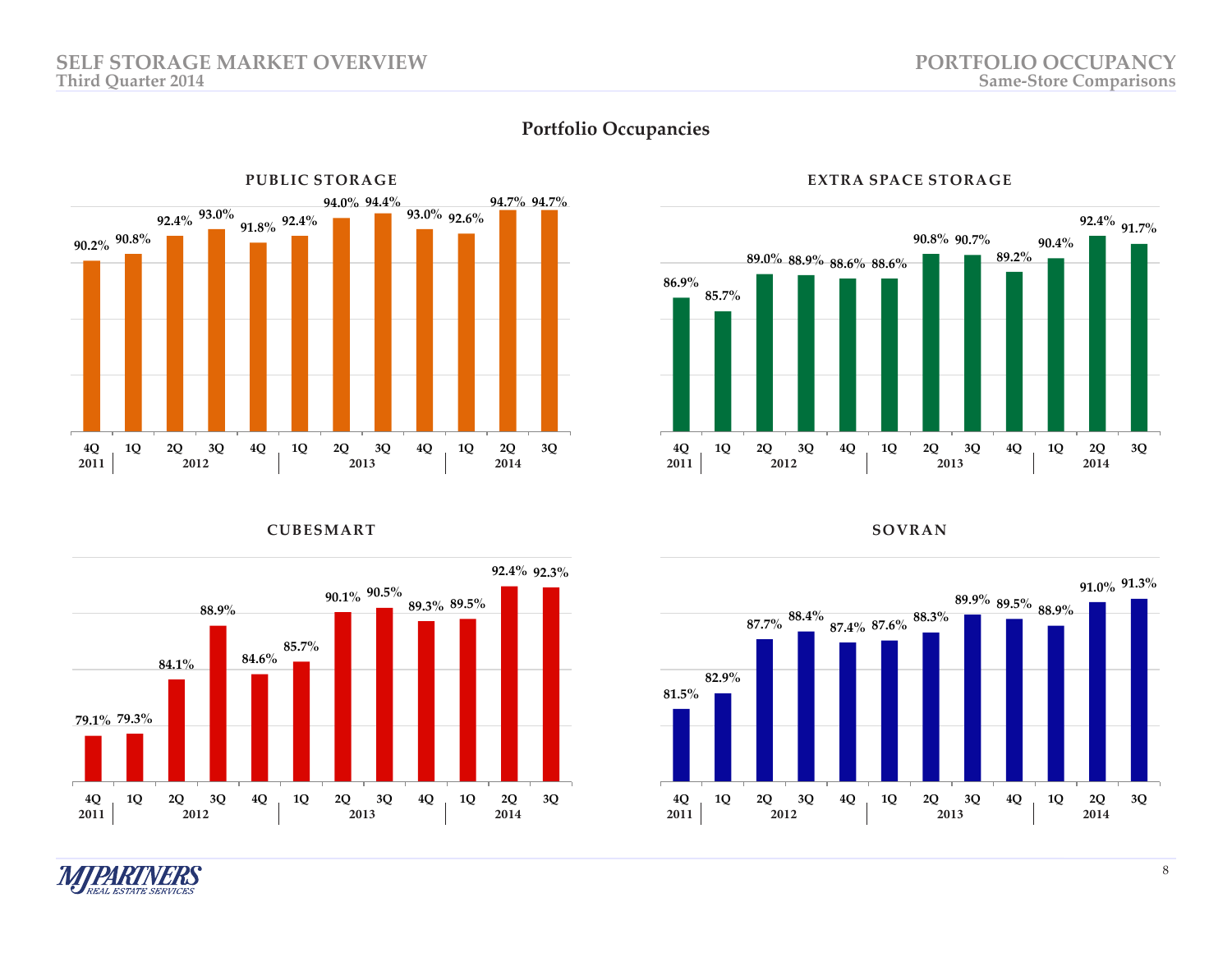

### **Revenues** Changes from same quarter a year earlier



# **CUBESMART SOVRAN**



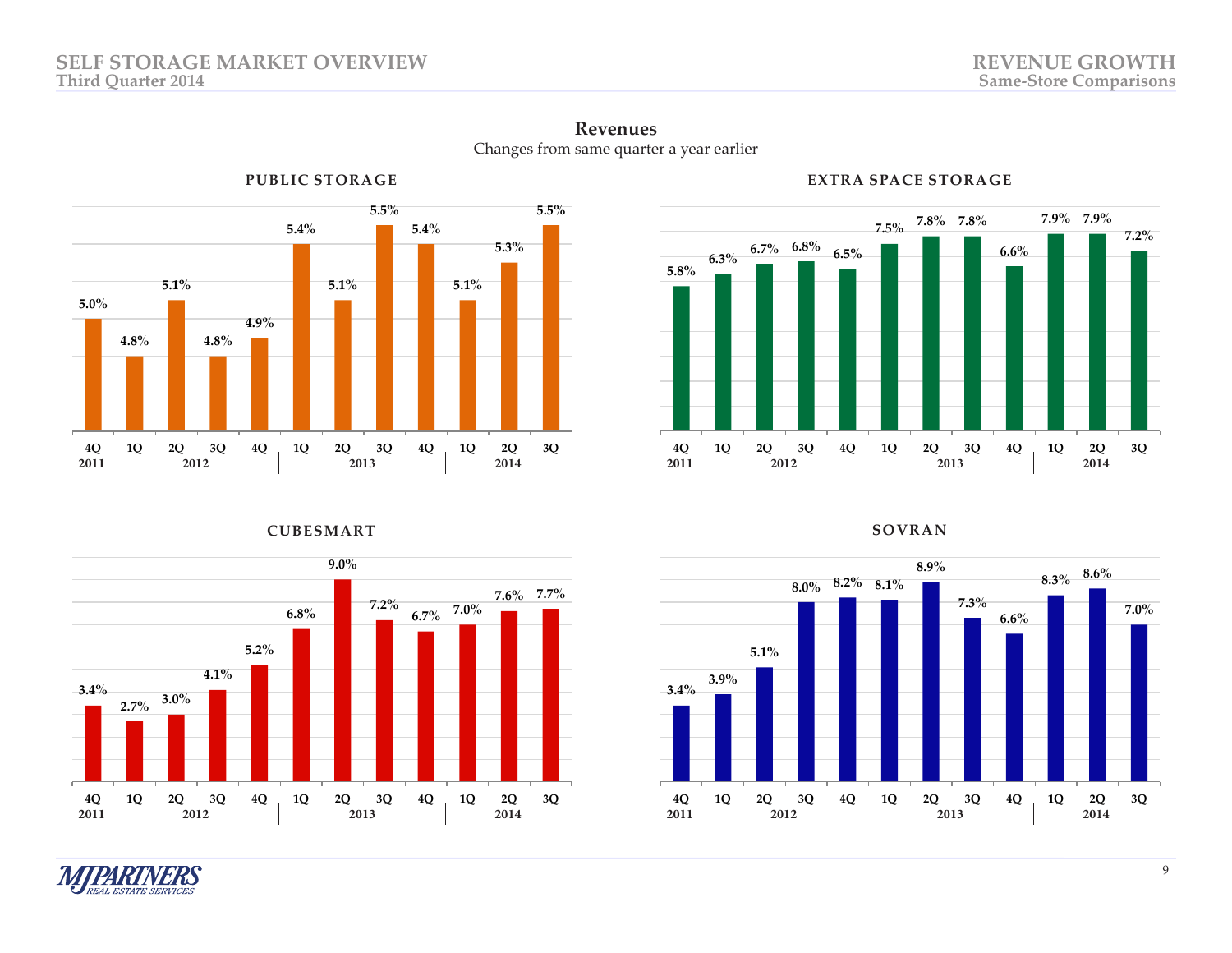

# **Net Operating Income**

Changes from same quarter a year earlier





**CUBESMART SOVRAN**



 $M_{\vec{k}}$ **PARTNERS**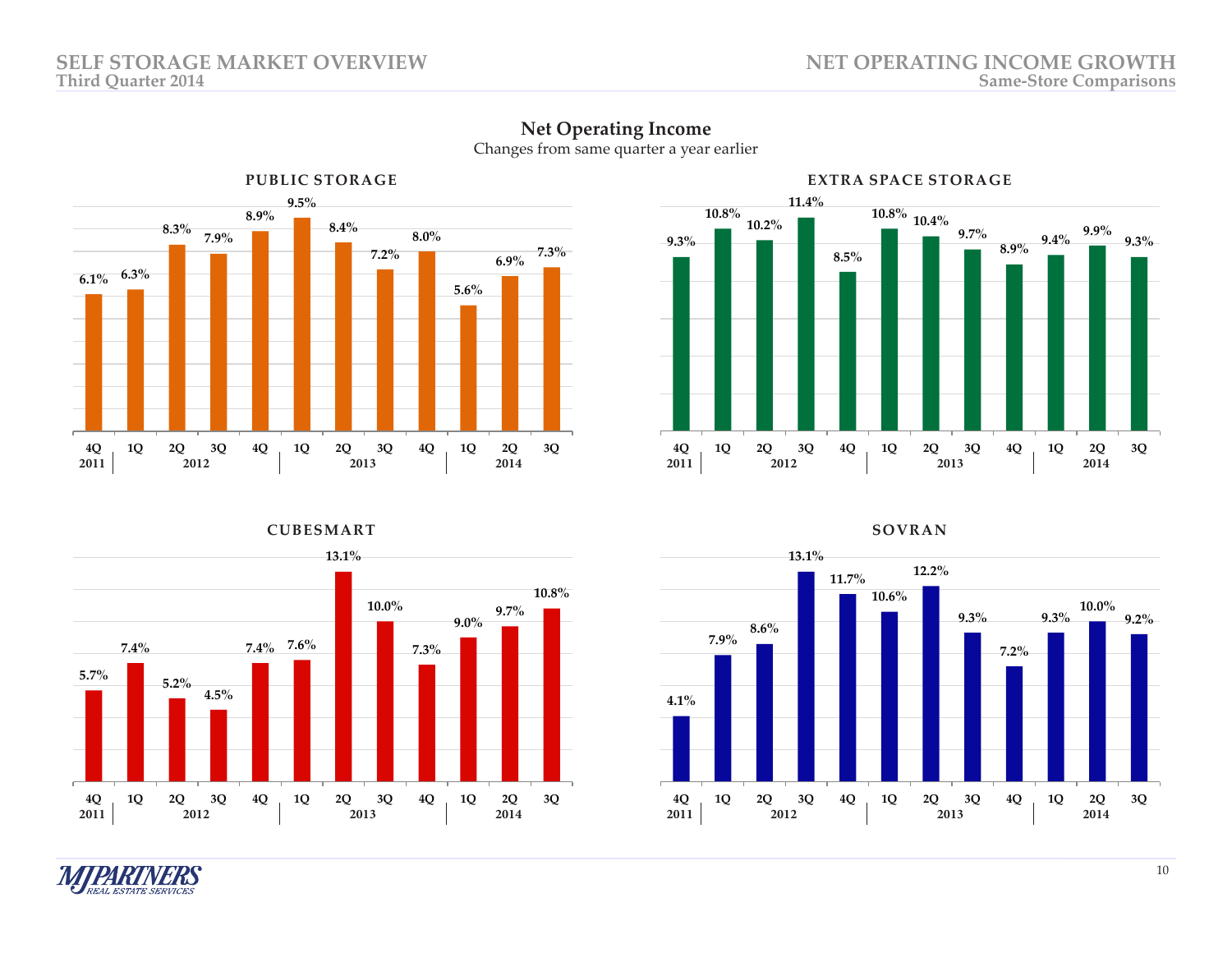|                                                                  | <b>PUBLIC STORAGE</b>            | <b>EXTRA SPACE</b>            | <b>CUBESMART</b>              | <b>SOVRAN</b>                 |
|------------------------------------------------------------------|----------------------------------|-------------------------------|-------------------------------|-------------------------------|
| <b>Market Capitalization</b>                                     | \$34.26 billion                  | \$7.78 billion                | \$4.12 billion                | \$3.19 billion                |
| <b>Funds From Operations</b><br>(Adjusted Quarter)               | \$2.08/share<br>$(+4%)$          | \$0.72/share<br>$(+26.3\%)$   | \$0.28/share<br>$(+12%)$      | \$1.17/share<br>$(+15.8\%)$   |
| <b>Dividend Per Common Share</b>                                 | \$1.40/share                     | \$0.47/share                  | \$0.13/share                  | \$0.68/share                  |
| Dividend Yield                                                   | 2.80%                            | 2.80%                         | $2.60\%$                      | 3.20%                         |
| <b>Common Stock Price</b><br>January 27, 2015:<br>52-Week Range: | \$204.67<br>\$153.01 to \$206.16 | \$66.86<br>\$43.82 to \$67.45 | \$25.27<br>\$15.67 to \$25.78 | \$95.95<br>\$64.41 to \$96.21 |

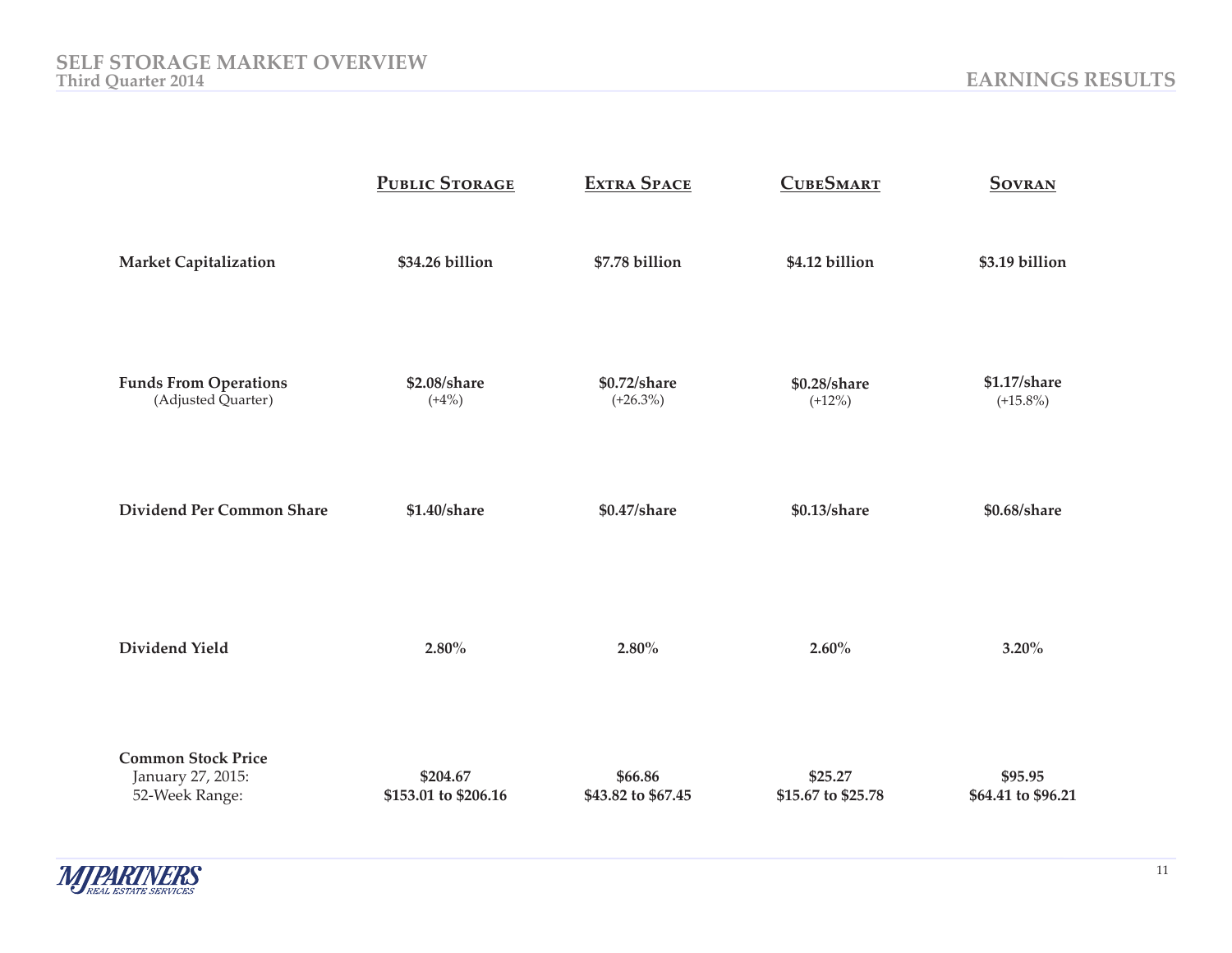- **PUBLIC STORAGE:** 2014 acquisition volume over \$400 million.
	- Average acquisition blended occupancy about 85%. Public storage generates 5 to 8 points of occupancy growth on most acquisitions.
	- Acquired 25 facilities with an aggregate of 1.8 million rentable square feet in the quarter for total cost of about \$239 million. Locations include Florida (19), Maryland (3), and one each in North Carolina, New Jersey, and Virginia.
	- Subsequent to end of the quarter, acquired ten facilities with an aggregate of 929,000 net rentable square feet for total cost of about \$98 million in cash. Locations include three in Minnesota, two in Virginia, and one each in Arizona, North Carolina, South Carolina, Texas, and Florida.
	- Under contract to purchase for additional facilities with 333,000 net rentable square feet for aggregate price of \$63 million. Locations include one each in California, Minnesota, Texas, and Washington. Estimated closing date in fourth quarter of 2014.

### **New Development Pipeline Expanding**

- Targeting yields on new development between 8% and 11% versus achieving yields of about 6% on acquisitions.
- Current projects in process will add about 3 million net rentable square feet at a total cost of \$342 million, or an average of about \$114 per rentable square foot.

 Developments going in 13 different states, including: -California -North Carolina -Texas -Arizona -Florida -Maryland

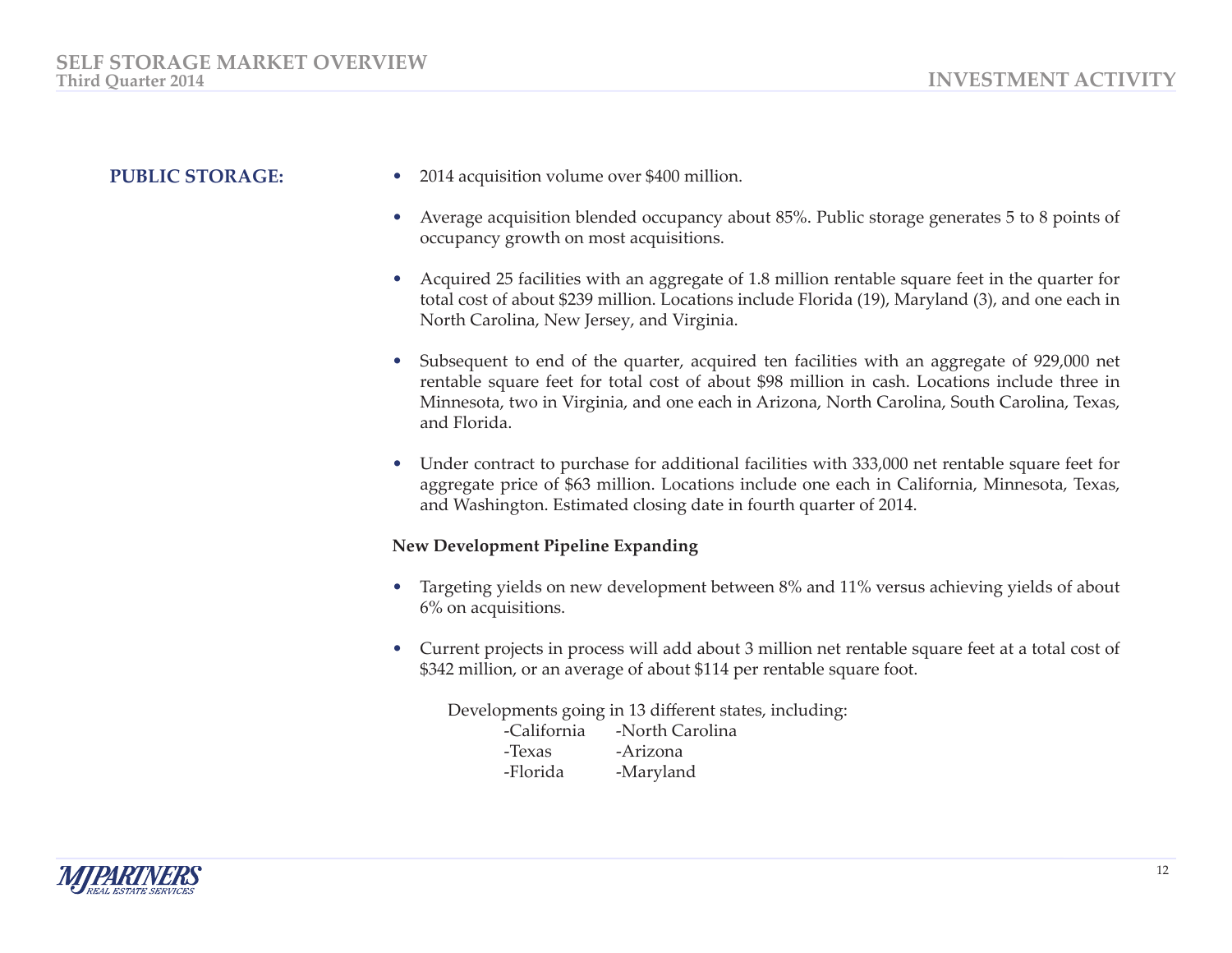# **PUBLIC STORAGE: New Development Pipeline Expanding**

• About \$35 million-\$40 million of new development coming online per quarter.

Q4 eight new properties coming online consisting of about 450,000 sq. ft.

Q1 2015 eight additional properties totaling 300,000 sq. ft.

 Q2 2015 five properties totaling 500,000 sq. ft.

• Stabilized assets trading between 150% to 200% of replacement cost, but varies by market.

### **Development Pipeline Construction Cost Examples:**

Texas 11 properties blended cost \$91 per square foot.

Austin, Texas developing at cost of \$100 to \$110 per sq. ft., and some stabilized assets trading above \$200 per sq. ft.

Some properties in California developing at \$124 per sq. ft. and usually trades above \$200 per sq. ft.

Arizona developing at \$80 per square foot and certain assets trade at \$150 per square foot.

New York redevelopment at \$175 per square foot and some trades above \$300 per square foot.

- Dallas highest volume development market, and lower barrier-of-entry than other challenging development markets such as Los Angeles, San Francisco, or Seattle.
- Florida tends to get oversupplied faster than others. But, Miami and West Palm Beach areas difficult to find land and to build.

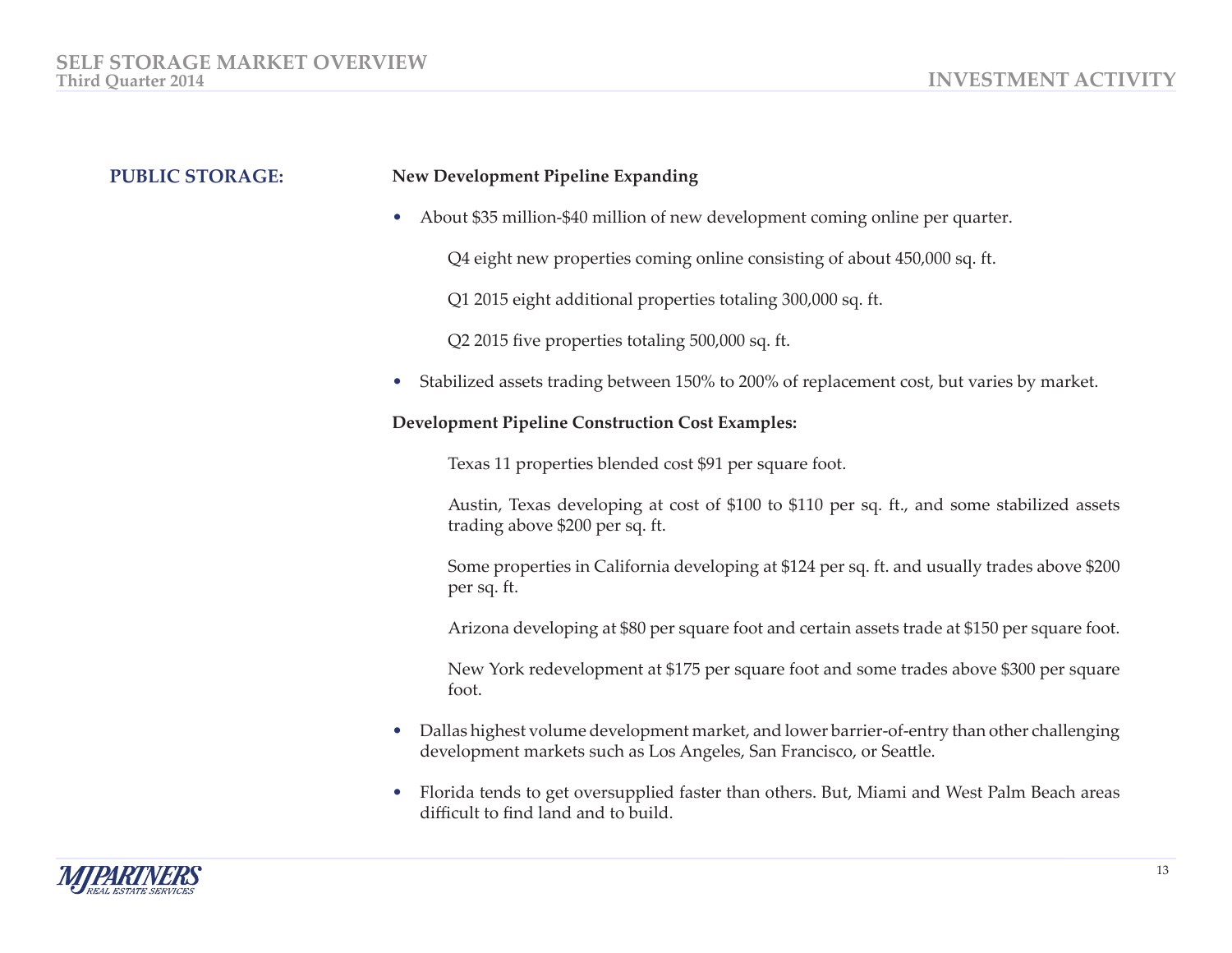**EXTRA SPACE STORAGE:** • Currently have closed or under contract \$493 million of properties. In addition, seven other properties totaling \$69.5 million that will be acquired upon completion of construction and issuance of certificate of occupancy.

# **Certificate-of-Occupancy Transactions**

- These CO properties will open in 2015 and 2016, with locations in Arizona, California, Massachusetts, North Carolina and Texas. Two properties totaling \$21.9 million purchased by a joint venture of which Extra Space will have a 10% equity interest.
- • C of O transactions eliminates entitlement and construction risks. Extra Space has confidence in its ability to drive traffic to a property and in its internet marketing prowess.
- C of O transactions target returns between 150 and 250 basis points over the cap rate of what a stabilized property would trade.
- C of O total dilution targeting 2% to 3% of annual FFO.

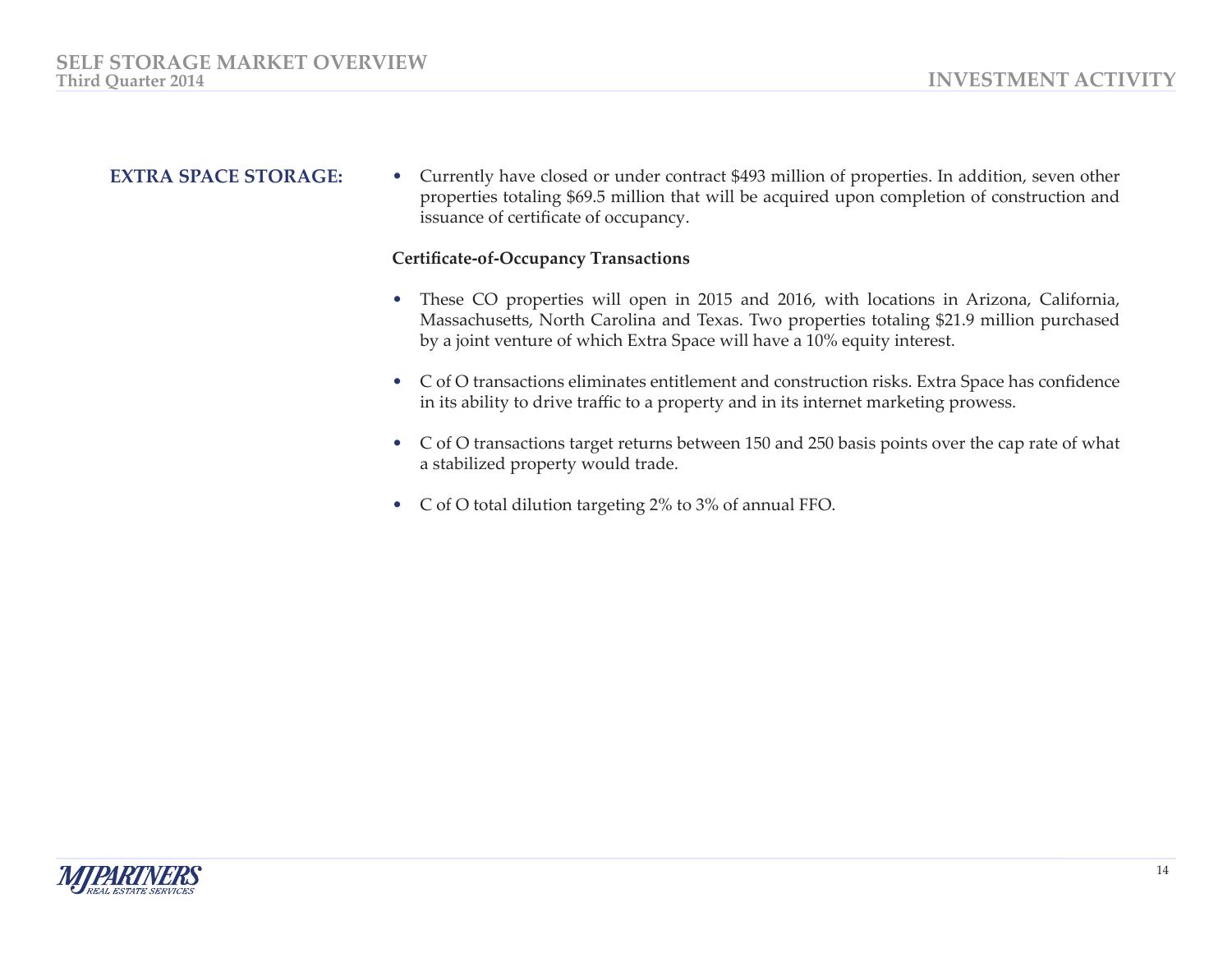- **EXTRA SPACE STORAGE:** Acquired three properties in third quarter for approximately \$26.7 million with locations in Florida, Georgia, and Texas. Subsequent to end of quarter, acquired two additional properties for \$17.5 million in Colorado and Georgia.
	- Over past 4.5 years acquired \$2.06 billion worth of acquisitions. No meaningful trend yet on C of O deals or new acquisitions.
	- **New Supply Remains Muted, But Growing**
		- Construction financing constraints
		- Increased land prices
		- Level of interest of others in Texas and Metro New York noticeable

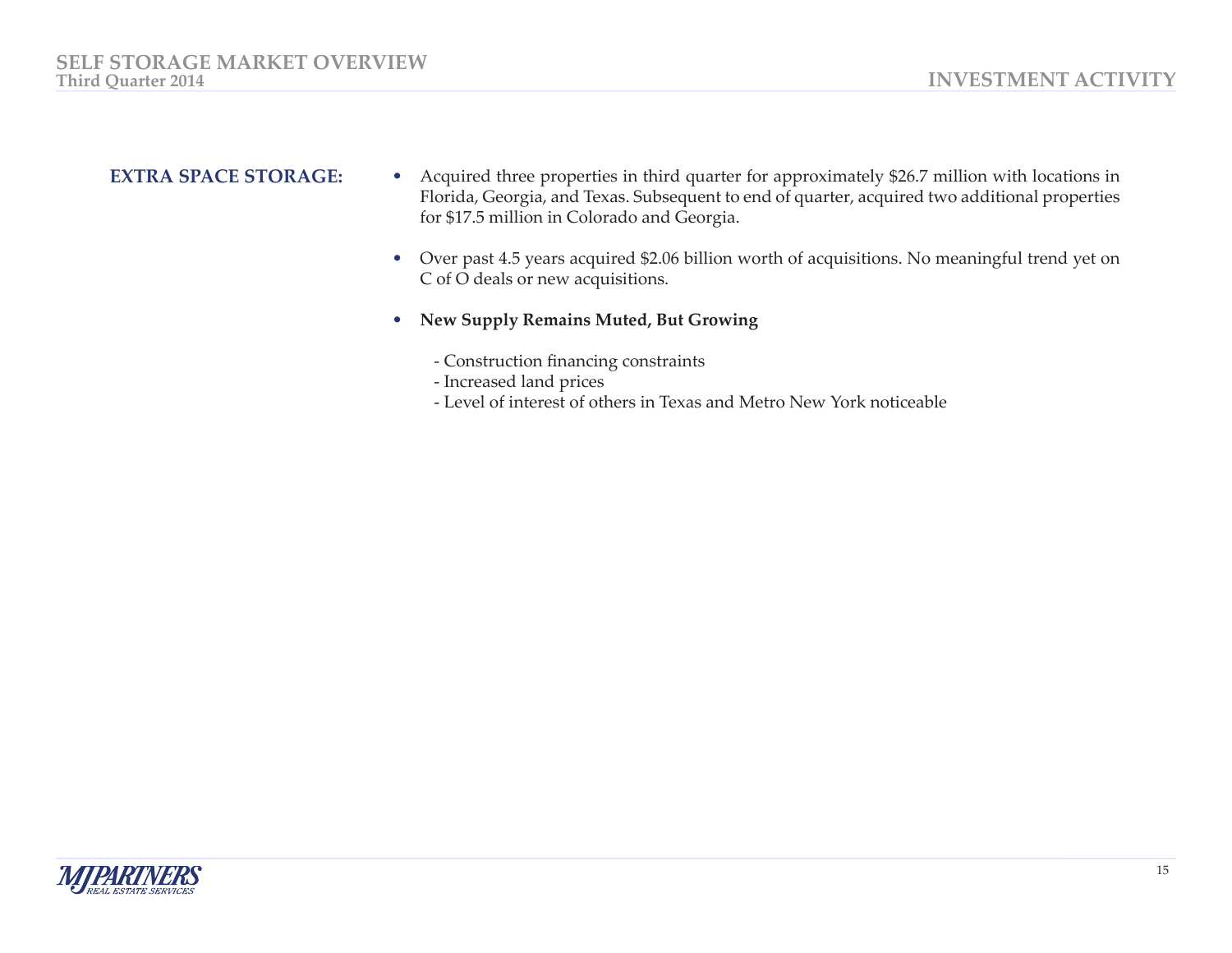- **CUBESMART:** Total acquisition volume in 2014 anticipated near \$570 million, plus another \$193 million of 2015 commitments, translating to a grand total of \$763 million.
	- Year-to-date, acquired 25 assets for \$293.5 million. Under contract to purchase an additional \$266.4 million.
	- Average occupancy of all acquisitions mid-to-high 80s%, with a blended cap rate of approximately 5.75%.
	- Under contract to acquire 26 facilities for \$223 million from two joint ventures managed by Harrison Street Real Estate. The first closing representing 22 facilities expected on November 3, 2014 for a purchase price of \$195.5 million. Locations include nine infill Chicago properties; six in Columbus Ohio; four in Rhode Island; three in Orlando; two in Southern California; and one each in Las Vegas and Long Island, New York.

Second closing of the Harrison Street transaction includes four facilities in Illinois expected to occur by March 15, 2015 for a purchase price of \$27.5 million. CubeSmart previously managing 14 of the 26 properties for the HSRE Ventures.

- Acquired three properties in third-quarter \$38.9 million. Two properties in Florida, one in Massachusetts.
- Subsequent to quarter end, acquired three facilities in Texas for an aggregate price of \$29.9 million.
- Five additional properties under separate contracts totaling \$43.4 million expected to close prior to year's end. One asset in Tennessee, one in Texas, and three assets in Florida.

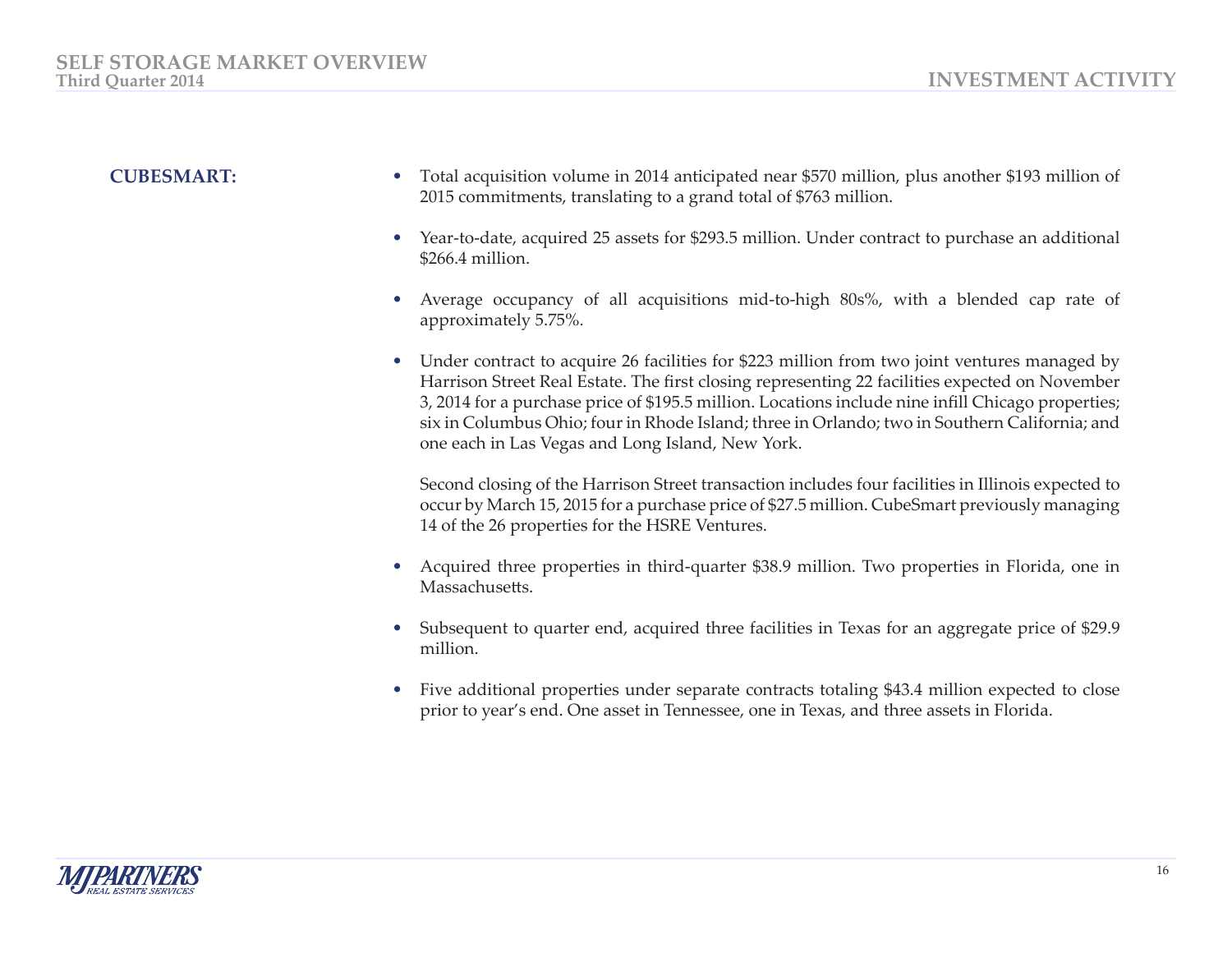# **CUBESMART: Facility Acquisitions at C/O Pipeline:**

| <b>Contract Price</b> | <b>Expected Opening</b> |
|-----------------------|-------------------------|
| \$48.5 million        | Q4 2015                 |
| \$38.0 million        | Q4 2014                 |
| \$15.8 million        | Q2 2015                 |
| \$10.8 million        | Q4 2015                 |
| \$10.1 million        | Q4 2015                 |
| \$123.2 million       |                         |
|                       |                         |

- Modeling most to stabilize in three leasing seasons. New property at 1425 Bruckner Blvd. in Bronx, New York leased up in less than two years.
- CO development properties to 225 to 275 basis point spread above stabilized cap rate expectation of an acquisition. New development an additional 25 basis points wider.
- CO deals eliminate development risks, limiting to lease-up risk and cost-of-capital risk due to future commitment. Not going out longer than 16-18 months to limit cost-of-capital risk.

# **New Joint Venture Development Facilities:**

| Location            | <b>Total Investment Anticipated</b> | <b>Expected Opening</b> |
|---------------------|-------------------------------------|-------------------------|
| Queens, New York    | \$32.100 million                    | Q3 2015                 |
| Queens, New York    | \$19.011 million                    | Q3 2015                 |
| Brooklyn, New York  | \$10.712 million                    | Q2 2015                 |
| Arlington, Virginia | \$18.062 million                    |                         |
| TOTAL:              | \$79.885 million                    |                         |

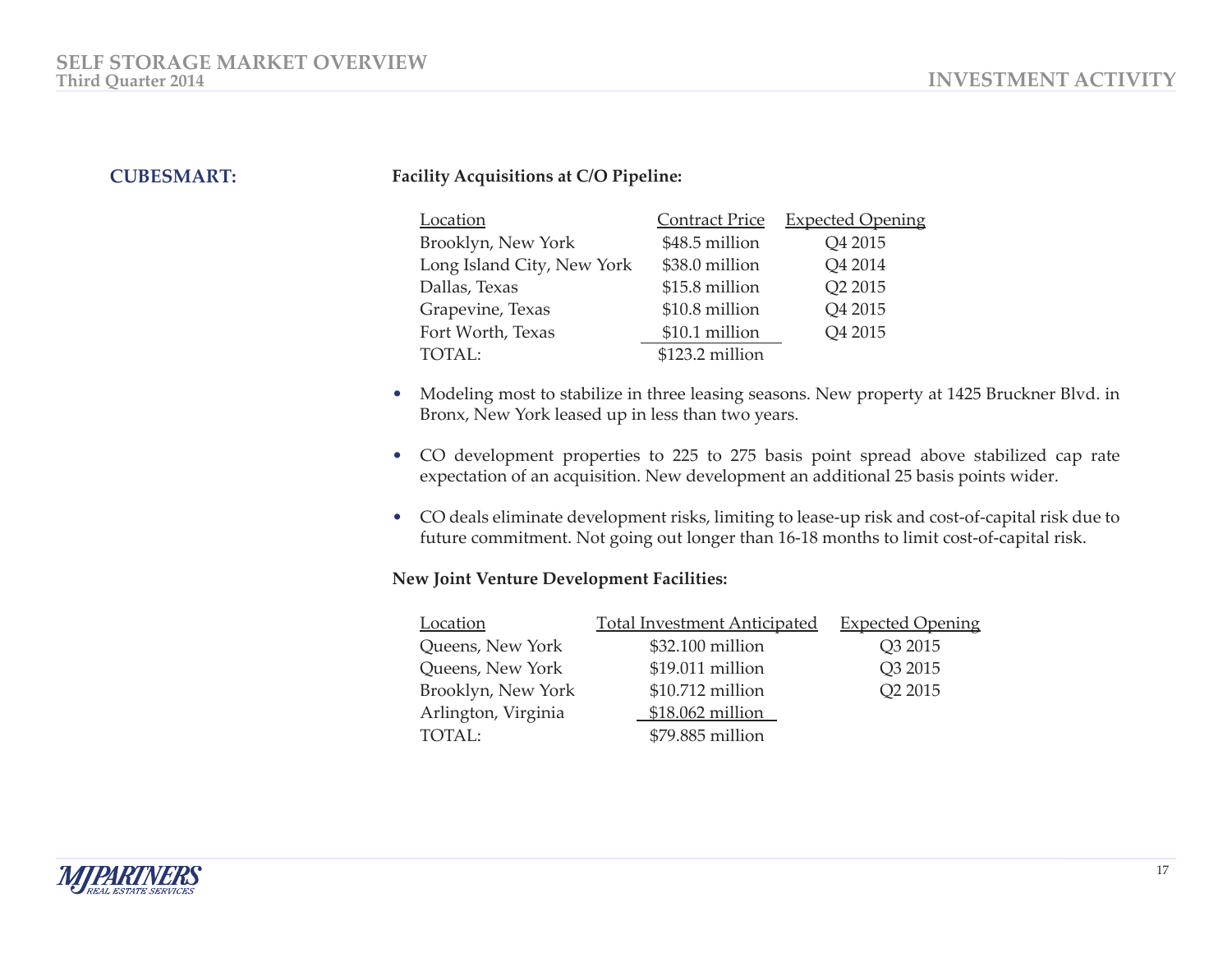- **CUBESMART:** CO and new joint venture developments feature trade-off between FFO dilution and NAV value creation from buying and leasing up. Limiting these riskier transactions to 5% to 7% of balance sheet.
	- Year-to-date opened two new facilities one in Bronx, New York at total cost of \$42.3 million, and a mixed-use property in Malvern, Pennsylvania that contains CubeSmart's corporate headquarters.

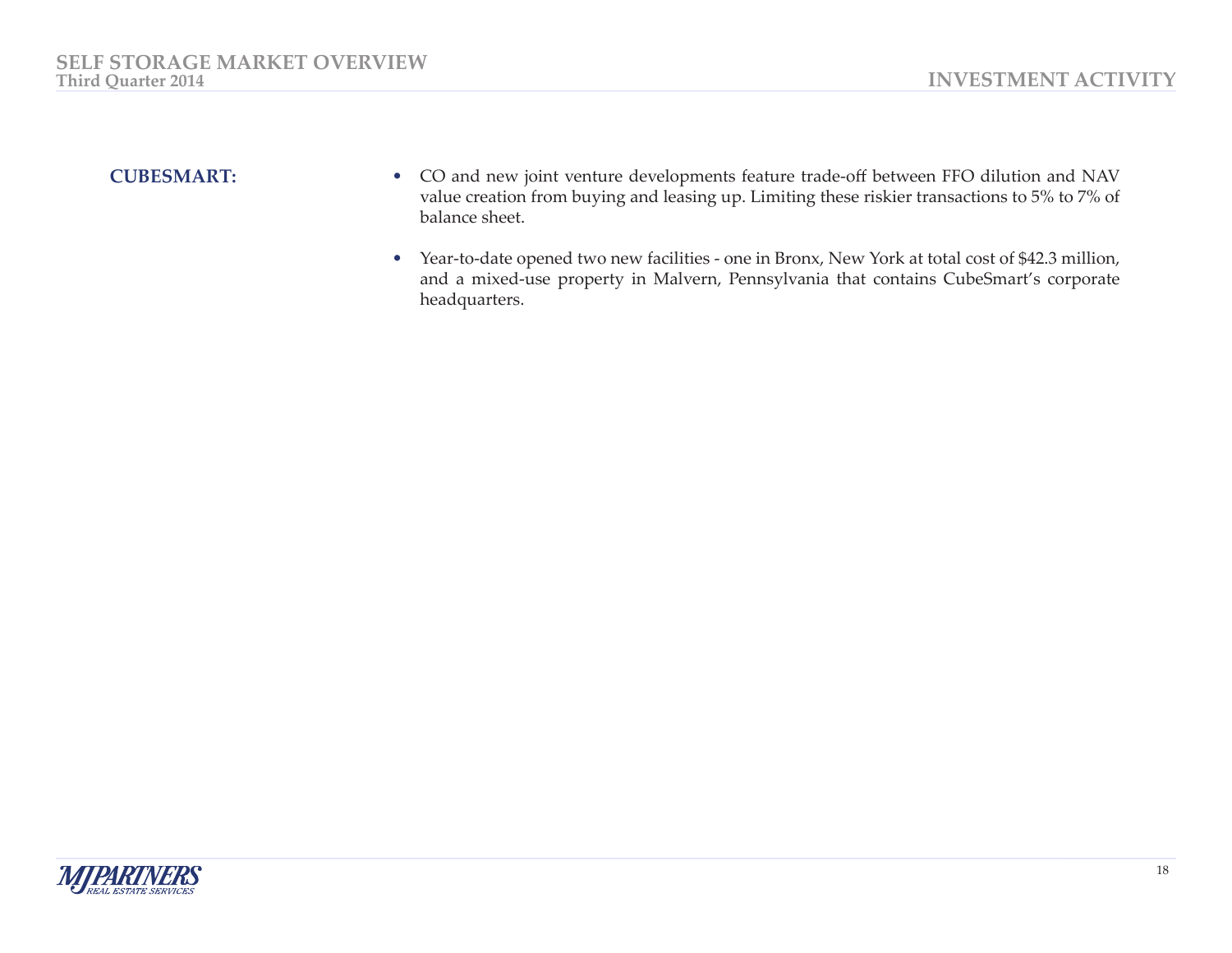- **SOVRAN:** Acquired 31 properties for \$278 million through October 28th, and projecting \$10 million of additional acquisitions in 2014, exclusive of investments in joint ventures.
	- Preparing to complete \$120 million Westy portfolio transaction next year.
	- Acquired five properties for total cost of approximately \$46 million in the third quarter. Properties total about 345,000 sq. ft., and all located in existing markets, including San Antonio; St. Petersburg; Chattanooga; Chesapeake, Virginia; and Northern New Jersey. Two of the acquired facilities were managed by Uncle Bob's.
		- Cap rates for four properties about 6% to low 6%s
		- Cap rate for one property still in lease-up that opened in May low 3% in first year, and to stabilize about 8.5% in about 3.5 years.
	- Subsequent to quarter end, acquired three facilities totaling 292,000 sq. ft. for approximately \$41 million. One facility in New Orleans, one near Orlando, and one in Austin, Texas.
	- Not concerned about significant new development competition, may be 1.5 to two years away. Recent review with area managers see only 100 within company markets, and only total 70 within immediate trade areas, an uptick from last year.
	- In August sold one property in Houston for net proceeds of \$4.9 million, resulting in \$1.8 million gain.

# **Certificate of Occupancy Transactions**

- • Acquisition spreads narrowing for properties purchased at certificate-of-occupancy. Beginning of the year 3% spread over stabilized prices, now spreads down to 1.5% to 2.5%.
- Working on three potential CO transactions. Working with preferred developers in specific markets.

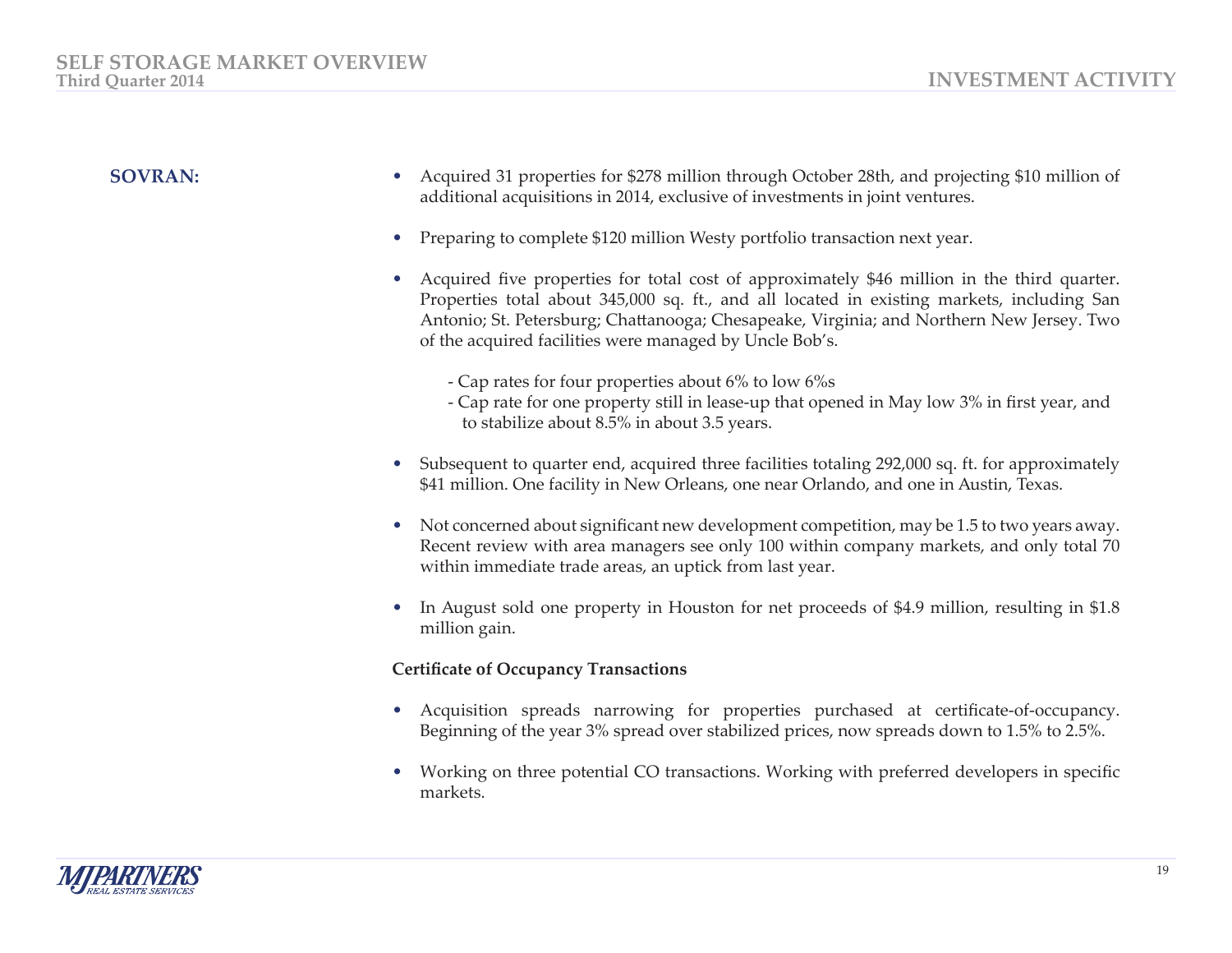- **PUBLIC STORAGE:** Public Storage a member of the S&P 500 and FT Global 500.
	- 2,234 facilities in 38 states with approximately 144 million net rentable square feet.
	- 188 facilities located in seven Western European nations with approximately 10 million net rentable square feet operated under the "Shurgard" brand name.
	- Own 42% interest in PS Business Parks, Inc. (NYSE: PSB) which owns and operates about 30 million sq. ft. of commercial space, primarily flex, multitenant office, and industrial space.
	- Positive revenue growth in all Europe markets. United Kingdom same-store revenue growth up 5.8%. European facilities occupancy increased to 90%, from 82.6% our year earlier. But, due to discounting overall average realized rent per occupied square foot dropped 3.7% to \$25.78.
	- October move-ins up about 3%, rates up about 4%.
	- Street rates up about 5.5%. More discounting than usual, up about 5%. Spending to increase on television and internet advertising to expand occupancy in Q4 and next Q1.

### **Negative Rollover**

| Move-out rent average    | \$133/month |
|--------------------------|-------------|
| Move-in rent average     | \$131/month |
| Last year, same quarter: |             |
| Move-out rent average    | \$128/month |
| Move-in rent average     | \$126/month |

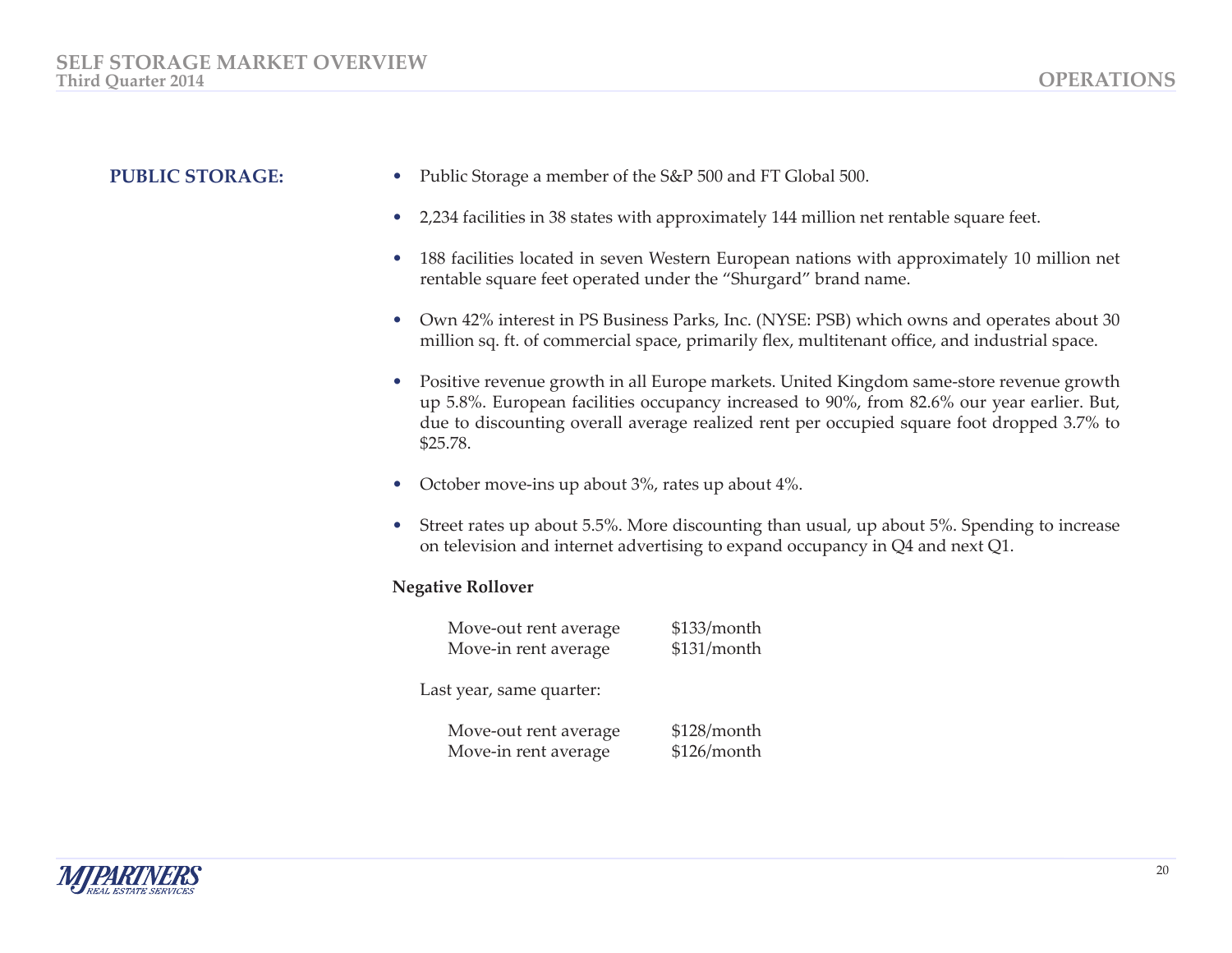# **PUBLIC STORAGE: Operating Expenses**

- On site payroll down 2%, and trending downward.
- Third-quarter advertising down almost \$1 million year-over-year.
- Biggest variables always advertising and snow removal.

# **Revenue Growth and Occupancy in Select Markets:**

| Market                 | <b>Revenue Growth</b>    | <b>Occupancy</b> |
|------------------------|--------------------------|------------------|
| Denver (47 facilities) | $+8.9\%$                 | 96.2%            |
| Los Angeles (197)      | $+5.5\%$                 | 94.9%            |
| San Francisco (128)    | $+7.2\%$                 | 95.8%            |
| Chicago (129)          | $+4.6%$                  | 94.9%            |
| Dallas-Ft. Worth (98)  | $+6.3\%$                 | 94.6%            |
| Miami (61)             | $+6.4\%$                 | 94.8%            |
| New York (79)          | $+3.1\%$                 | 94.7%            |
| Washington, D.C. (74)  | $+1.8\%$                 | 93.5%            |
| Portfolio Average      | $+5.3\%$                 | 94.7%            |
|                        | similar past three years |                  |

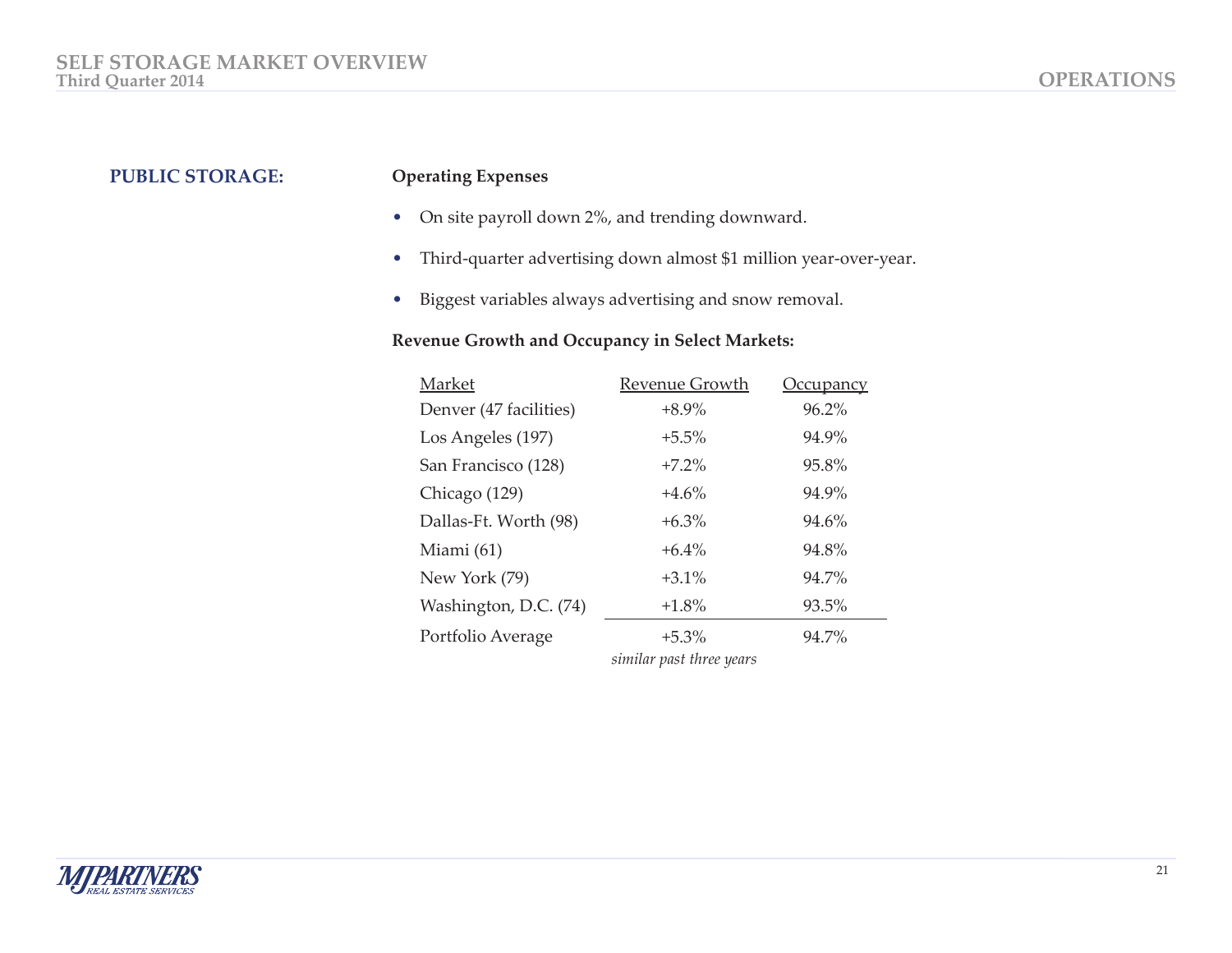# **EXTRA SPACE STORAGE: Third-Party Management**

• Third-party management provides bigger footprint in world of digital real estate, with internet searches and dollars allocated to pay-per-click advertising. Scale is of great benefit.

| Third-party Managed Properties:                  | 271 |
|--------------------------------------------------|-----|
| Properties Owned and Operated in Joint Ventures: | 272 |
| Total Managed:                                   | 536 |

- Third-party management, and tenant insurance specifically, is a profitable business that becomes a proprietary off-market acquisition pipeline.
- FFO increase of 26.3% represents fourth consecutive quarter of double-digit growth. More consecutive quarters of similar growth expected.
- Expect to keep rental rates lower in the fourth quarter. Quite aggressive in summer months when occupancy peaked, and less aggressive in fall and winter to maintain occupancy. Seeing benefit of these customers as average length of stay increased.
- During summer months, street rates up 7% to 8%. Towards end of the quarter closer to 2% to 3% up.
- Discounting down into high single digit decreases.

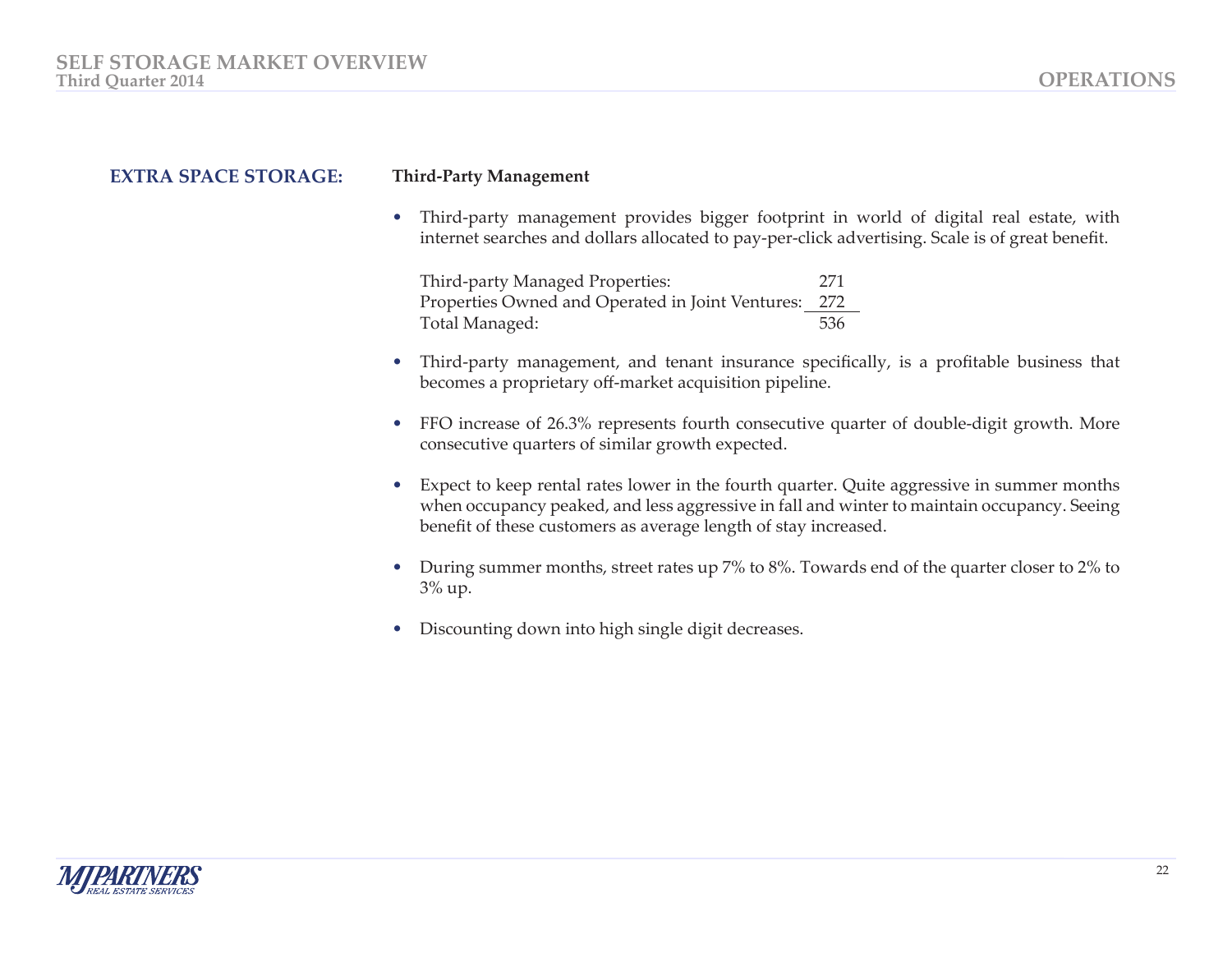# **EXTRA SPACE STORAGE: Tenant Insurance Participation Rates**

• New customers over 90%, and for existing customers over 70%.

# **Major Markets With Revenue Growth Above Portfolio Average:**

| Market                             | # Properties |          | Occupancy Revenue Growth |
|------------------------------------|--------------|----------|--------------------------|
| Denver - Boulder - Greeley, CO     | 13           | 93.8%    | $+10.68%$                |
| Cincinnati/Northern Kentucky       | 15           | $90.9\%$ | $+10.38%$                |
| Sacramento - Yolo, CA              | 12           | 92.7%    | $+9.67\%$                |
| Houston - Galveston - Brazoria, TX | 16           | 93.1%    | $+9.01\%$                |
| San Francisco - Oakland - San Jose | 40           | 94.7%    | $+8.82\%$                |
| Miami - Fort Lauderdale, FL        | 32           | $92.0\%$ | $+8.25%$                 |

# • **Major Markets With Revenue Growth Below Portfolio Average:**

| Market                                    | <u># Properties</u> |          | <u>Occupancy Revenue Growth</u> |
|-------------------------------------------|---------------------|----------|---------------------------------|
| Washington D.C. - Baltimore MD, VA, WV    | 64                  | $92.2\%$ | $+3.69\%$                       |
| Philadelphia - Wilmington - Atlantic City | 38                  | $92.6\%$ | $+3.68\%$                       |
| Las Vegas, NV, AZ                         |                     | 85.9%    | $+1.79\%$                       |

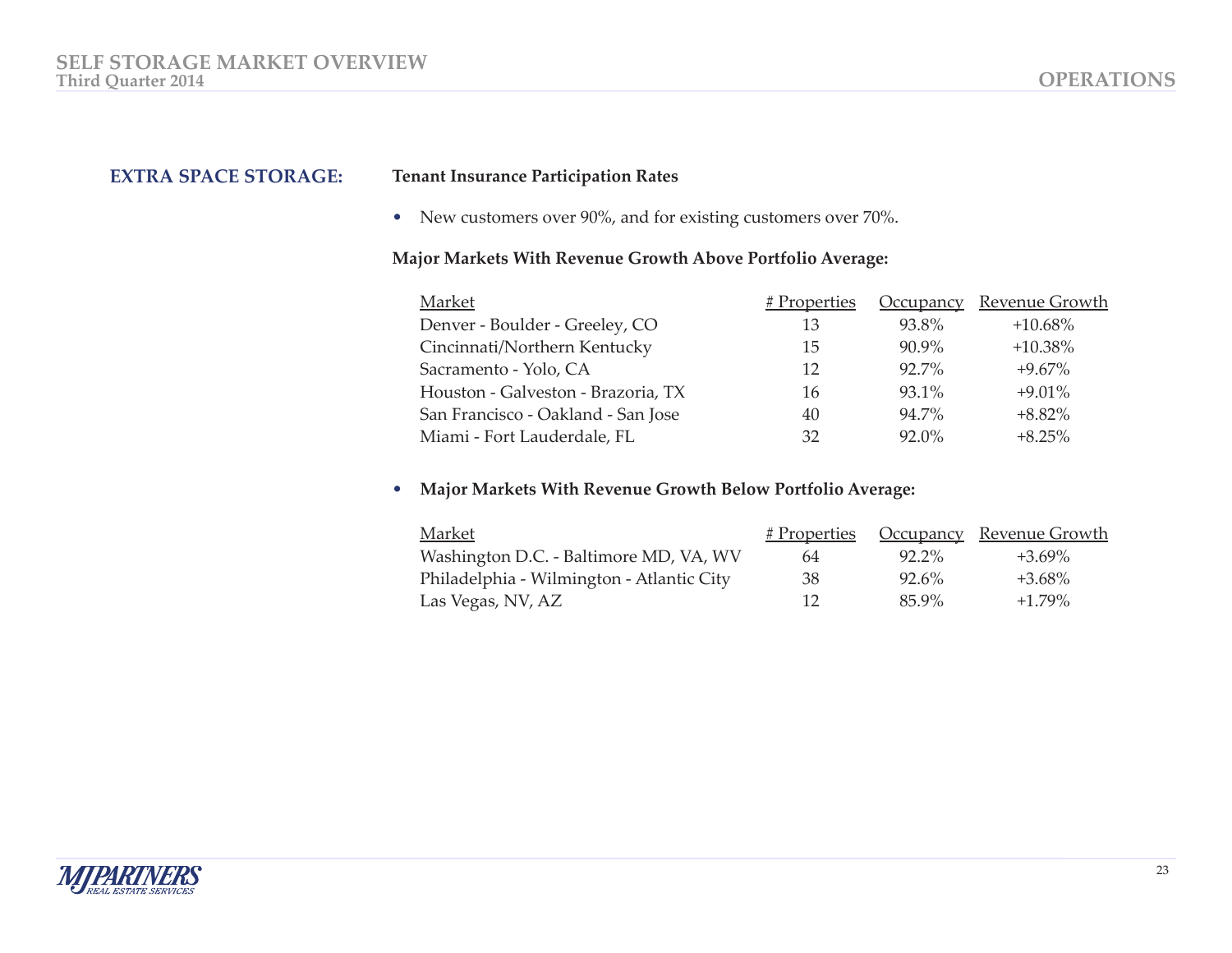- **CUBESMART:** Third-party management program includes 172 properties. Company added 17 facilities to management program in third quarter.
	- Year-to-date, added 23 additional facilities and acquired six properties from the third-party management platform.
	- Pipeline shifting two more private developers with CubeSmart involved at beginning as third-party manager.
	- Third-quarter transition to effective rents, replacing occupancy gains as primary contributor to same-store revenue growth.
	- Occupancy 160 basis points above last year at same period. Remain focused on holding on to as much of these occupancy gains as possible, by discounting more, if necessary.
	- Every submarket in portfolio positive revenue growth. Select Markets:

| Market                   | # Properties | <u>Occupancy</u> | <b>Revenue Growth</b> |
|--------------------------|--------------|------------------|-----------------------|
| Colorado/Utah            | 13           | 91.5%            | $+11.7%$              |
| Atlanta                  | 16           | 93.7%            | $+10.8%$              |
| Florida Markets - Other  | 39           | 92.8%            | $+9.6\%$              |
| Philadelphia/Southern NJ | 13           | 91.4%            | $+9.0\%$              |
| Miami/Ft. Lauderdale     | 16           | 93.7%            | $+8.5\%$              |
| Chicago                  | 27           | 92.6%            | $+8.2\%$              |
| Texas Markets - Major    | 36           | 91.8%            | $+6.9\%$              |
| New York/Northern NJ     | 41           | 91.3%            | $+6.8\%$              |
| Ohio                     | 14           | 91.7%            | $+6.8\%$              |
| Baltimore/D.C.           | 16           | 90.8%            | $+6.5\%$              |
| TOTAL/AVERAGES           | 346          | 91.7%            | $+7.7\%$              |

• Storage Deluxe portfolio primarily in New York City continues to meet or exceed budget and expectations for occupancy, revenue, and net operating income.

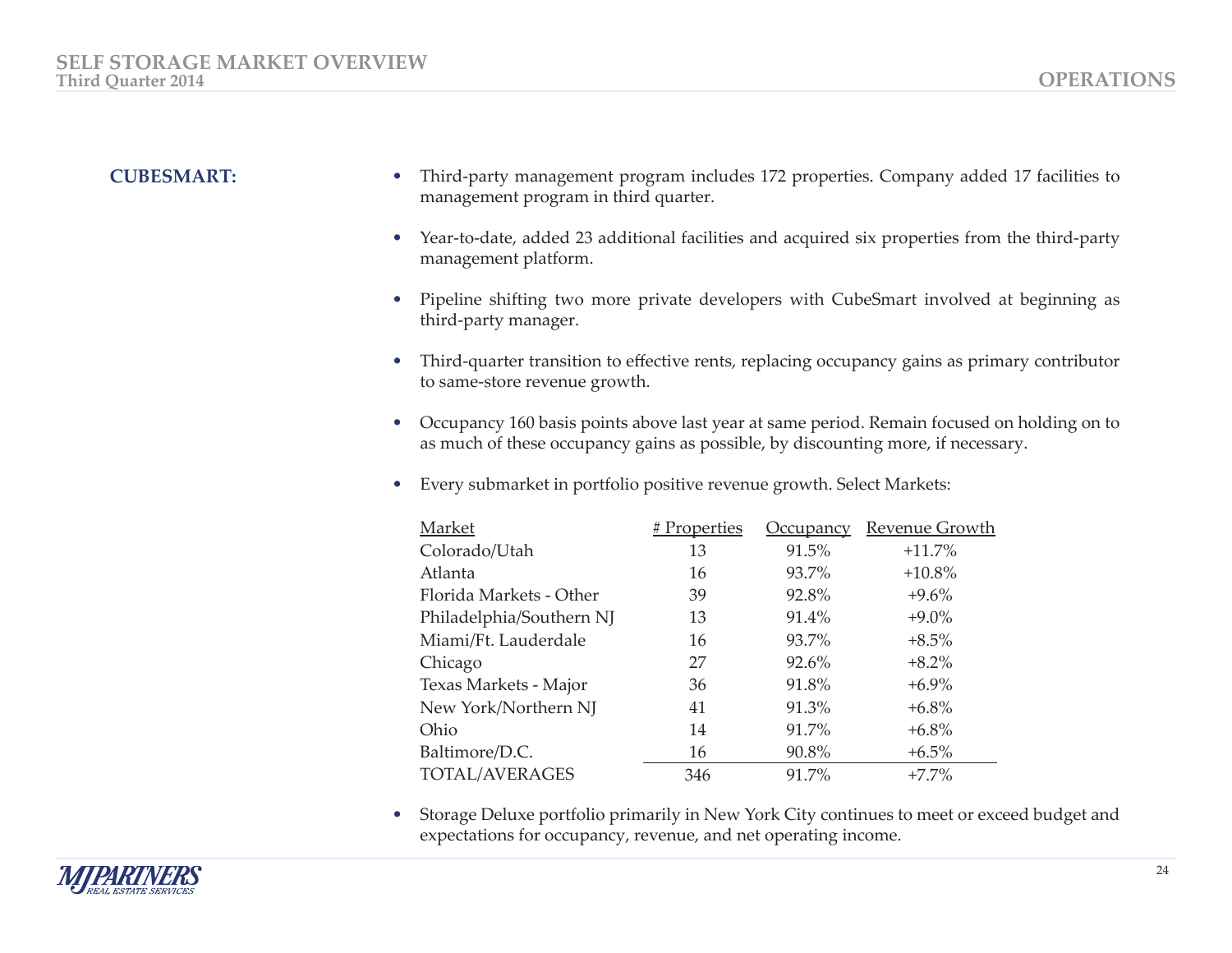- **SOVRAN:** Same-store revenue and NOI growth in every state in which company operates.
	- Rental rates up 4.4%.
	- **Strongest Revenue Impact:**

| State    | <u># Properties</u> | <u>Occupancy</u> | <b>Revenue Growth</b> |
|----------|---------------------|------------------|-----------------------|
| Georgia  | 28                  | 92.7%            | $+13.1\%$             |
| Illinois |                     | 87.2%            | $+10.9\%$             |
| Florida  | 60                  | 89.9%            | $+8.1\%$              |
| Texas    | 93                  | $93.1\%$         | $+7.3\%$              |
|          |                     |                  |                       |

- Intends to complete up to \$20 million on expansion and enhancement program.
- • Budgeted \$16 million for recurring capitalized expenditures including roofing, paving, and office renovations.
- **Guidance For Same-Store Portfolio**

|                                       | Full Year 2014               |
|---------------------------------------|------------------------------|
| Revenue                               | 7.0% to 8.0%                 |
| Operating Costs (less property taxes) | 3.0% to $4.0\%$              |
| <b>Property Taxes</b>                 | 8.5% to 9.5%                 |
| <b>Total Operating Expenses</b>       | 4.5% to $5.5%$               |
| Net Operating Income                  | 8.0% to 9.0%                 |
| Funds From Operations (FFO)           | \$4.33/share to \$4.37/share |

• Tenant Insurance penetration rate (58.9% versus 56.9% last year) and capture rate (82.2%) both trending upwards.

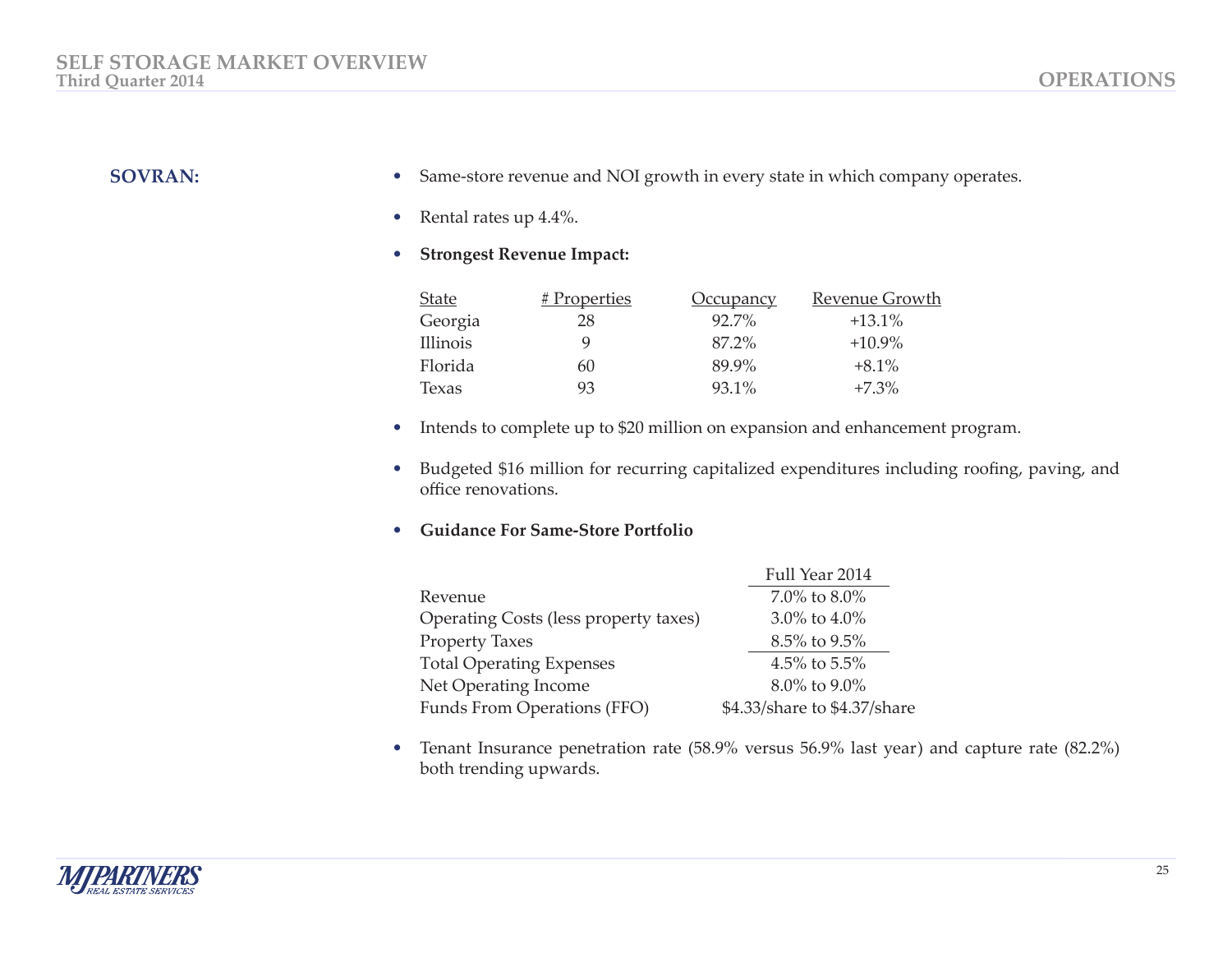- **PUBLIC STORAGE:** Balance sheet very low leverage. Currently only \$71 million of debt on books. Discussed potentially issue a new debt. Next four to five months plans to be out in capital markets in anticipation of ramping up development expenses.
	- Capital raised anticipation of calling redeemable preferred shares and reissuing at lower interest rates.
	- Public Storage's founder, Hughes Family, owns 24.7 million common shares, representing about 15.8% of all shares outstanding. Current market value about \$4.5 billion.
	- Hughes Family has ownership in approximately 54 self storage facilities in Canada using the "Public Storage" brand name.

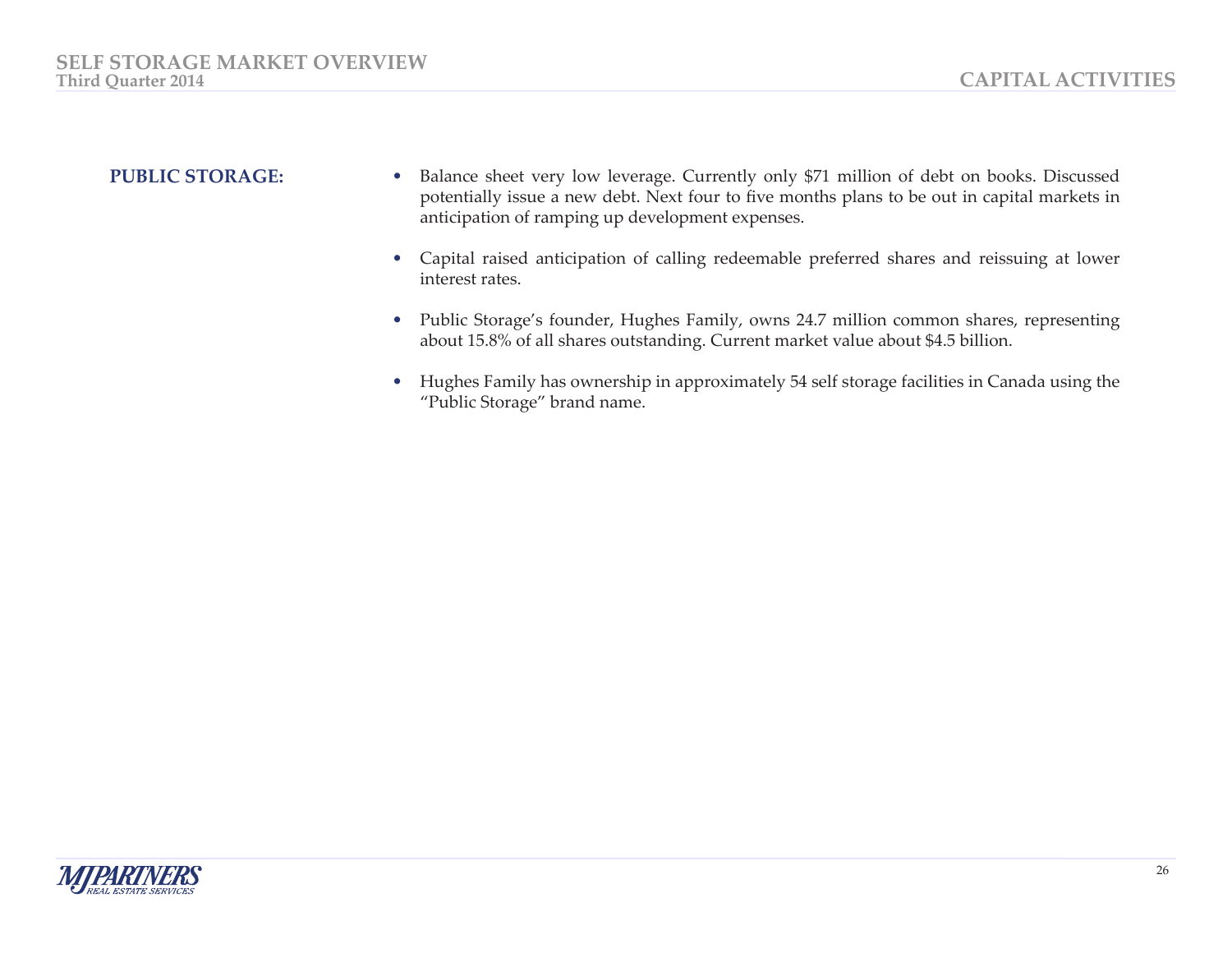- **EXTRA SPACE STORAGE:** Percentage of fixed-rate debt to total debt 70.6%.
	- Weighted Average Interest Rates:

| Fixed rate debt:    | $4.1\%$ |
|---------------------|---------|
| Variable rate debt: | $2.0\%$ |
| Combined:           | $3.5\%$ |

Weighted Average maturity: 4.8 years

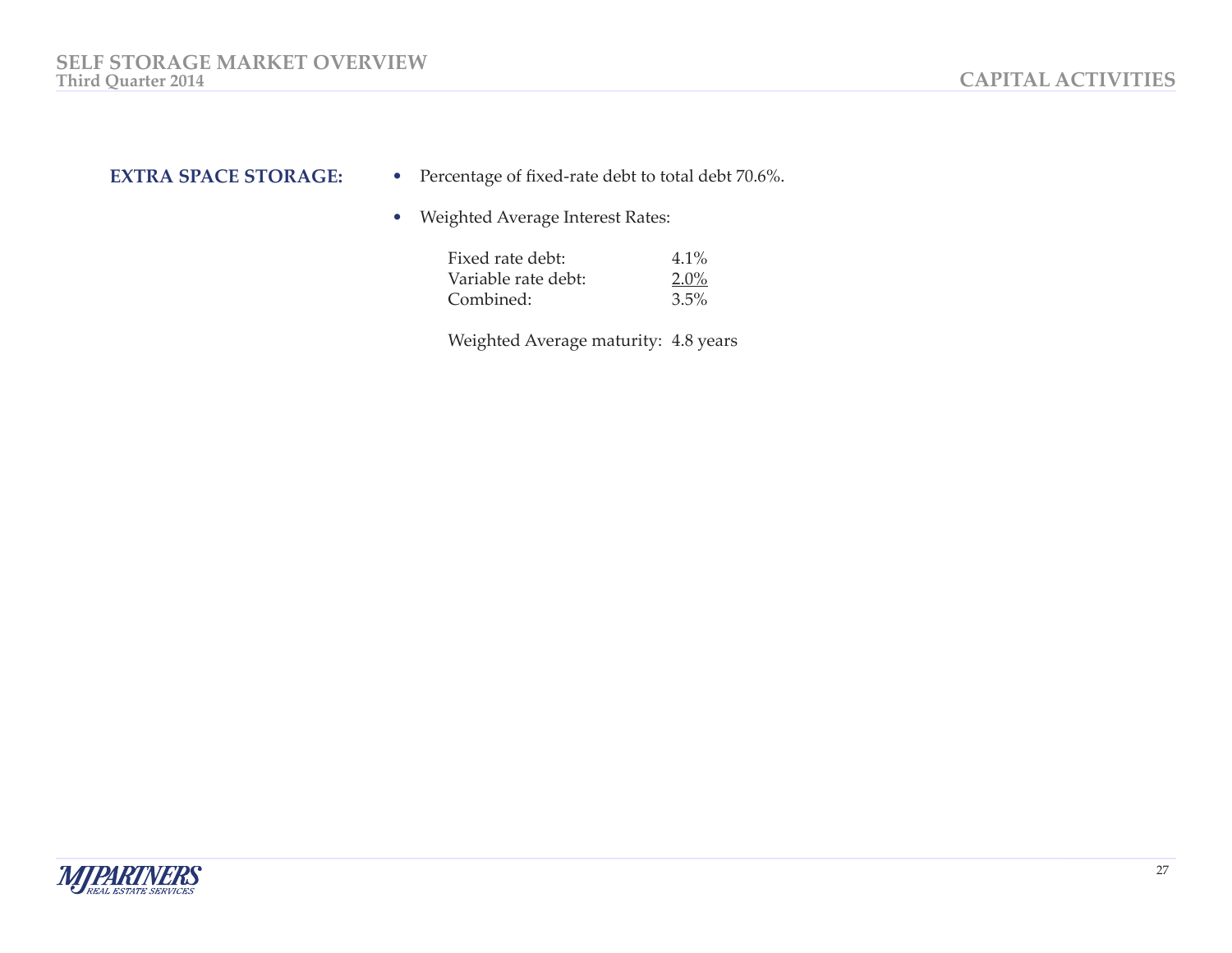- **CUBESMART:** Year-to-date sold 15.2 million common shares at average price of \$18.22 per share and raised \$273.4 million net proceeds through ATM program. Currently 9.2 million shares available for future issuance.
	- Unencumbered properties acquired using its revolving line of credit. At end of the quarter credit line availability stood at \$243 million.
	- In third quarter, issued 6 million common shares through "at-the-market" equity program at an average price of \$18.69 per share, resulting in \$109.9 million net proceeds.
	- On October 20th, completed public offering of 7,475,000 of common shares at \$19.33, receiving approximately \$143 million in net proceeds for acquisitions and general corporate use.
	- In August, amended \$100 million term loan, reducing borrowing rate to LIBOR +1.5%, from LIBOR +2.0%, and maturity extended to January 31, 2020 from June 18, 2018.
	- \$10 million cash on hand.

# **Ratings Upgrades Improves Pricing On Loans And Revolving Credit**

- Moody's Investors Service upgraded CubeSmart senior unsecured bonds to Baa2 from Baa3, with a stable outlook.
- Standard & Poor's upgraded credit rating from BBB- to BBB.
- 7.75% series a redeemable preferred shares upgraded to Baa3 from Ba1, with a stable outlook.
- To fund a portion of growth, average debt balance increased to \$1.15 billion from \$1.065 billion. Weighted average interest rate increased to 4.09% from 3.75%.
- Average weighted maturity of six years.